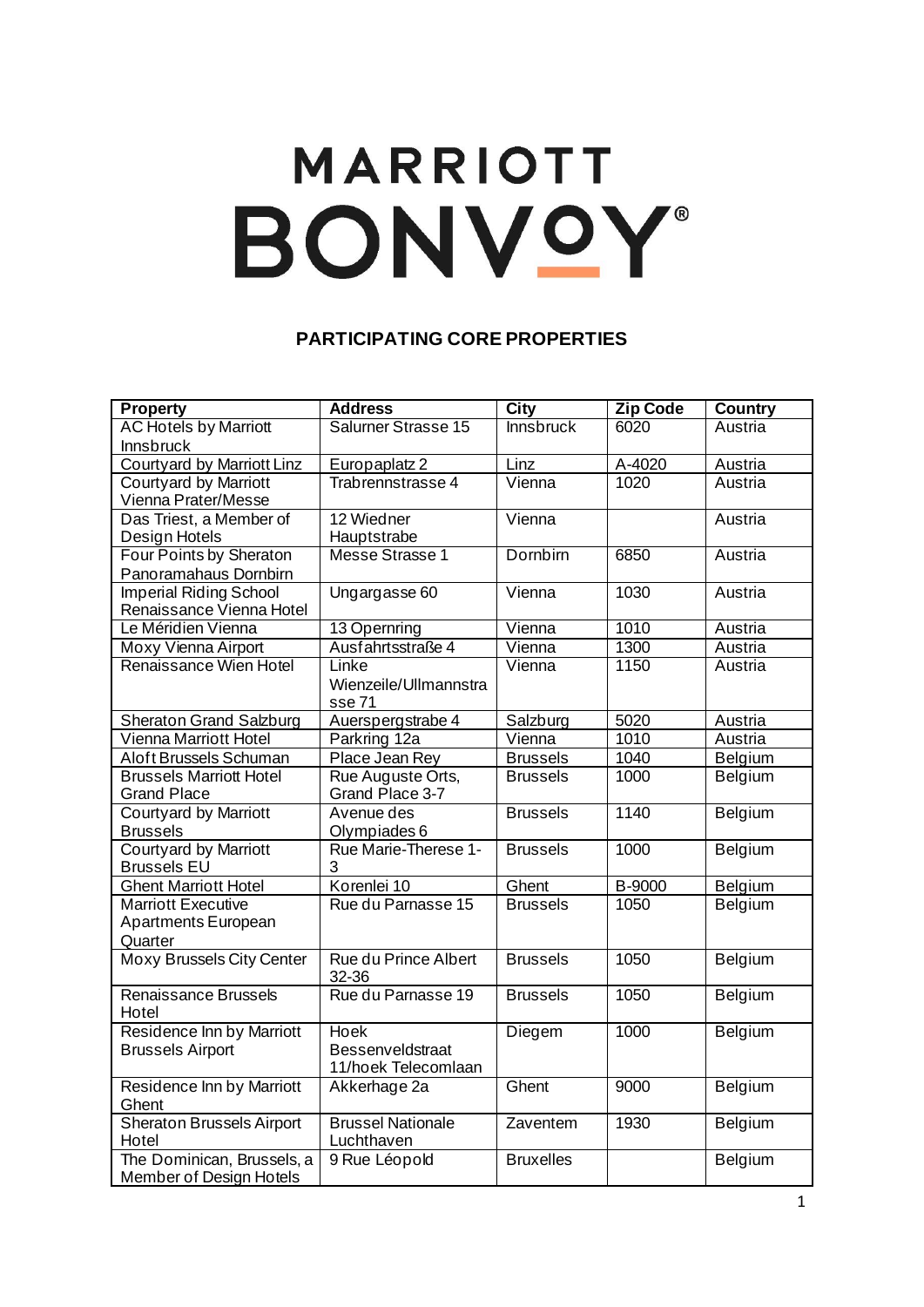| Autograph Hotel U14                                                   | Unioninkatu 14                                                                                  | Helsinki                          | 130   | Finland |
|-----------------------------------------------------------------------|-------------------------------------------------------------------------------------------------|-----------------------------------|-------|---------|
| Courtyard Tampare City                                                | Yliopistonkatu 57                                                                               | Tampere                           | 33100 | Finland |
| Hotel Katajanokka,<br>Helsinki, a Tribute Portfolio<br>Hotel          | Merikasarminkatu 1a                                                                             | Helsinki                          | 160   | Finland |
| Hotel St George, Helsinki, a<br><b>Member of Design Hotels</b>        | Yrjonkatu 13                                                                                    | <b>Helsinki</b>                   |       | Finland |
| <b>AC Hotel by Marriott</b><br>Ambassadeur Antibes -<br>Juan les Pins | 50-52 Chemin des<br><b>Sables</b>                                                               | Antibes Juan<br>les Pins          | 6160  | France  |
| <b>AC Hotel by Marriott</b><br>Marseille Prado Velodrome              | Stade Velodrome,<br><b>Boulevard Michelet 4</b><br>allee Marcel Leclerc<br>8th District         | <b>Marseille</b>                  | 13008 | France  |
| <b>AC Hotel by Marriott Nice</b>                                      | 59, Promenade des<br>Anglais, Entrée Rue<br>Honoré Sauvan                                       | <b>Nice</b>                       | 6000  | France  |
| <b>AC Hotel by Marriott Paris</b><br>Le Bourget Airport               | 2 Rue de La Haye                                                                                | Paris                             | 93440 | France  |
| <b>AC Hotel by Marriott Paris</b><br>Porte Maillot                    | 6 rue Gustave<br>Charpentier                                                                    | Paris                             | 75017 | France  |
| Aloft Strasbourg Etoile                                               | 2 Avenue du Rhin                                                                                | Strasbourg                        | 67000 | France  |
| Courtyard by Marriott Paris<br>Porte de Versailles                    | 7, Rue Ernest Renan,<br>Issy-les-Moulineaux,<br>92130                                           | Paris                             | 92130 | France  |
| <b>Courtyard Montpellier</b>                                          | Place Georges Freche<br>(Rue du Chelia)                                                         | Montpellier                       | 34000 | France  |
| <b>Courtyard Paris Arcueil</b>                                        | 6, Avenue du<br><b>President Salvador</b><br>Allende                                            | Paris Arcueil                     | 94110 | France  |
| <b>Courtyard Paris Boulogne</b>                                       | 114 route de la<br>Reine/46 rue de<br><b>Billancourt</b>                                        | Paris<br>Boulogne-<br>Billancourt | 92100 | France  |
| Courtyard Paris Gare de<br>Lyon                                       | 209-211 Rue de Bercy                                                                            | Paris                             | 75012 | France  |
| Courtyard Paris La Defense<br>West - Colombes                         | 91 Boulevard Charles<br>de Gaulle                                                               | Paris<br>Colombes                 | 92700 | France  |
| <b>Courtyard Paris Roissy</b><br>Charles de Gaulle Airport<br>Hotel   | 1, Rue del la Chapelle<br>Le Mesnil-Amelot<br><b>Charles-de-Gaulles</b><br><b>Airport Paris</b> | Paris                             | 77990 | France  |
| <b>Courtyard Paris Saint Denis</b>                                    | 34 Bd De La<br>Liberation, Place<br>Pleyel                                                      | Paris                             | 93200 | France  |
| Courtyard by Marriott<br><b>Toulouse Airport</b>                      | 4Bis, Rue Alain<br>Fournier, Saint Martin<br>du Touch                                           | Toulouse                          | 31000 | France  |
| Five Seas Hotel, Cannes, a<br>Member of Design Hotels                 | 1 rue Notre Dame1 rue<br>Notre Dame                                                             | Cannes                            |       | France  |
| Hotel Banke Opera,<br>Autograph Collection                            | 20 Rue Lafayette                                                                                | Paris                             | 75009 | France  |
| Hotel de Bourgtheroulde,<br>Autograph Collection®                     | 15 Place de la Pucelle                                                                          | Rouen                             | 76000 | France  |
| Hotel de Tourrel, a Member<br>of Design Hotels                        | 5 Rue Carnot                                                                                    | Saint-Romy-<br>de-Provence        |       | France  |
| La Caserne Chanzy Hotel<br>& Spa, Autograph<br>Collection             | 14, Rue Tronsson<br>Ducoudray                                                                   | Reims                             | 51100 | France  |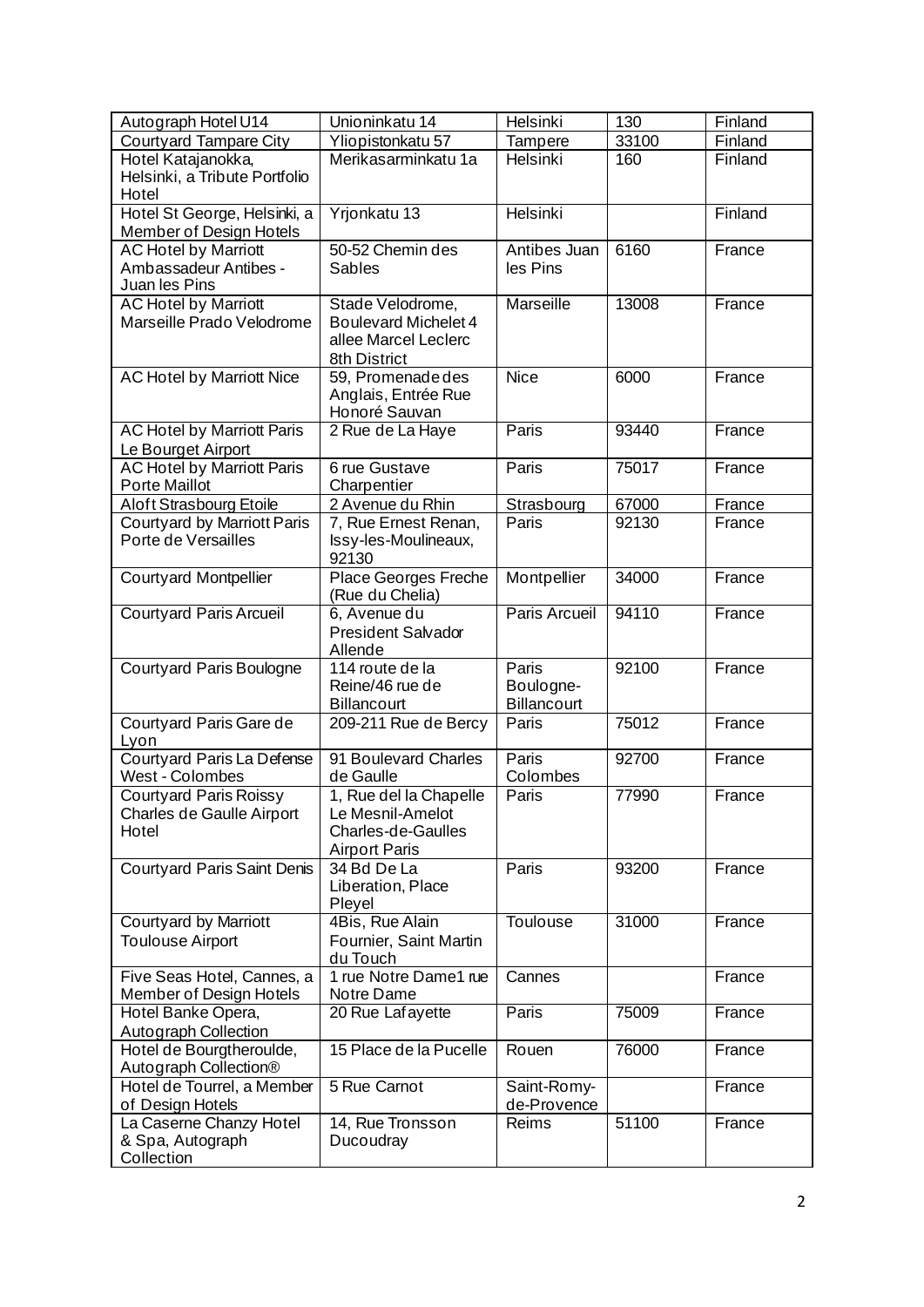| La Maison Champs<br>Elysees, a Member of<br>Design Hotels       | 8 Rue Jean Goujon                                                            | Paris                              |       | France |
|-----------------------------------------------------------------|------------------------------------------------------------------------------|------------------------------------|-------|--------|
| Le Dokhan's, a Tribute<br>Portfolio Hotel, Paris                | Rue Lauriston 117                                                            | Paris                              | 75116 | France |
| Le Méridien Etoile                                              | 81 Boulevard Gouvion<br>Saint-Cyr 75848<br>Cedex                             | Paris                              | 75017 | France |
| Le Méridien Nice                                                | 1 Promenade Des<br>Anglais                                                   | <b>Nice</b>                        | 6046  | France |
| Le Metropolitan, a Tribute<br>Portfolio Hotel, Paris            | 10 Place de Mexico                                                           | Paris                              | 75116 | France |
| Le Roch Hotel & Spa, a<br>Member of Design Hotels               | 5 Rue Saint-Roch                                                             | Paris                              |       | France |
| L'Hermitage Gantois,<br>Autograph Collection®                   | $\overline{224}$ rue de Paris                                                | Lille                              | 59000 | France |
| Lyon Marriott Hotel Cité<br>Internationale                      | 70 Quai Charles de<br>Gaulle                                                 | Lyon                               | 69463 | France |
| Maison Rouge Strasbourg<br>Hotel & Spa, Autograph<br>Collection | 4 Rue des Francs-<br><b>Bourgeois</b>                                        | Strasbourg                         | 67000 | France |
| Marriott's Village d'Ile-de-<br>France                          | Allee de L'Orme-Rond                                                         | Paris Bailly<br>Romainvillier<br>s | 77700 | France |
| Moxy Bordeaux                                                   | 25, Quai de Maroc,<br>Bassin à flots                                         | <b>Bordeaux</b>                    | 33000 | France |
| <b>Moxy Lille City</b>                                          | 1 Rue Jean Bart                                                              | Lille                              | 59000 | France |
| <b>Moxy Lyon Airport</b>                                        | Rue d'Espagne-<br>Located in Lyon<br>Airport Terminal, Lyon<br>Saint Exupery | Lyon                               | 69125 | France |
| <b>MOXY Paris Bastille</b><br>France                            | 34/36 Rue Saint Sabin                                                        | Paris                              | 75011 | France |
| Moxy Paris Charles de<br><b>Gaulle Airport</b>                  | $\overline{5}$ rue de signe                                                  | Paris Roissy-<br>en-France         | 95700 | France |
| <b>Moxy Sophia Antipolis</b>                                    | Route des Dolines                                                            | <b>Biot</b>                        | 06410 | France |
| Paris Marriott Champs<br><b>Elysees Hotel</b>                   | 70 Avenue des<br>Champs-Elysees                                              | Paris                              | 75008 | France |
| Paris Marriott Charles de<br><b>Gaulle Airport Hotel</b>        | Zone Hôtelière Allee<br>du Verger                                            | Paris Roissy<br>en France          | 95700 | France |
| Paris Marriott Opera<br>Ambassador Hotel                        | 16 Boulevard<br>Haussmann                                                    | Paris                              | 75009 | France |
| <b>Paris Marriott Rive Gauche</b><br>Hotel & Conference Center  | <b>17 Boulevard Saint</b><br>Jacques                                         | Paris                              | 75014 | France |
| Renaissance Aix-en-<br>Provence Hotel                           | 320 Avenue Wolfgang<br>Amadeus Mozart                                        | Aix-en-<br>Provence                | 13100 | France |
| Renaissance Bordeaux<br>Hotel                                   | 16 Rue de Gironde<br><b>Bordeaux</b>                                         | <b>Bordeaux</b>                    | 33000 | France |
| Renaissance Paris Arc de<br><b>Triomphe Hotel</b>               | 39 Avenue Wagram                                                             | Paris                              | 75017 | France |
| <b>Renaissance Paris</b><br>Hippodrome de St. Cloud<br>Hotel    | Rue du Lt Colonel de<br>Montbrison 123                                       | Paris                              | 92500 | France |
| Renaissance Paris La<br>Defense Hotel                           | 60 Cours Valmy                                                               | Paris La<br>Defense<br>Cedex       | 92918 | France |
| <b>Renaissance Paris Nobel</b><br><b>Tour Eiffel Hotel</b>      | 55/57 Avenue<br><b>Raymond Poincare</b>                                      | Paris                              | 75116 | France |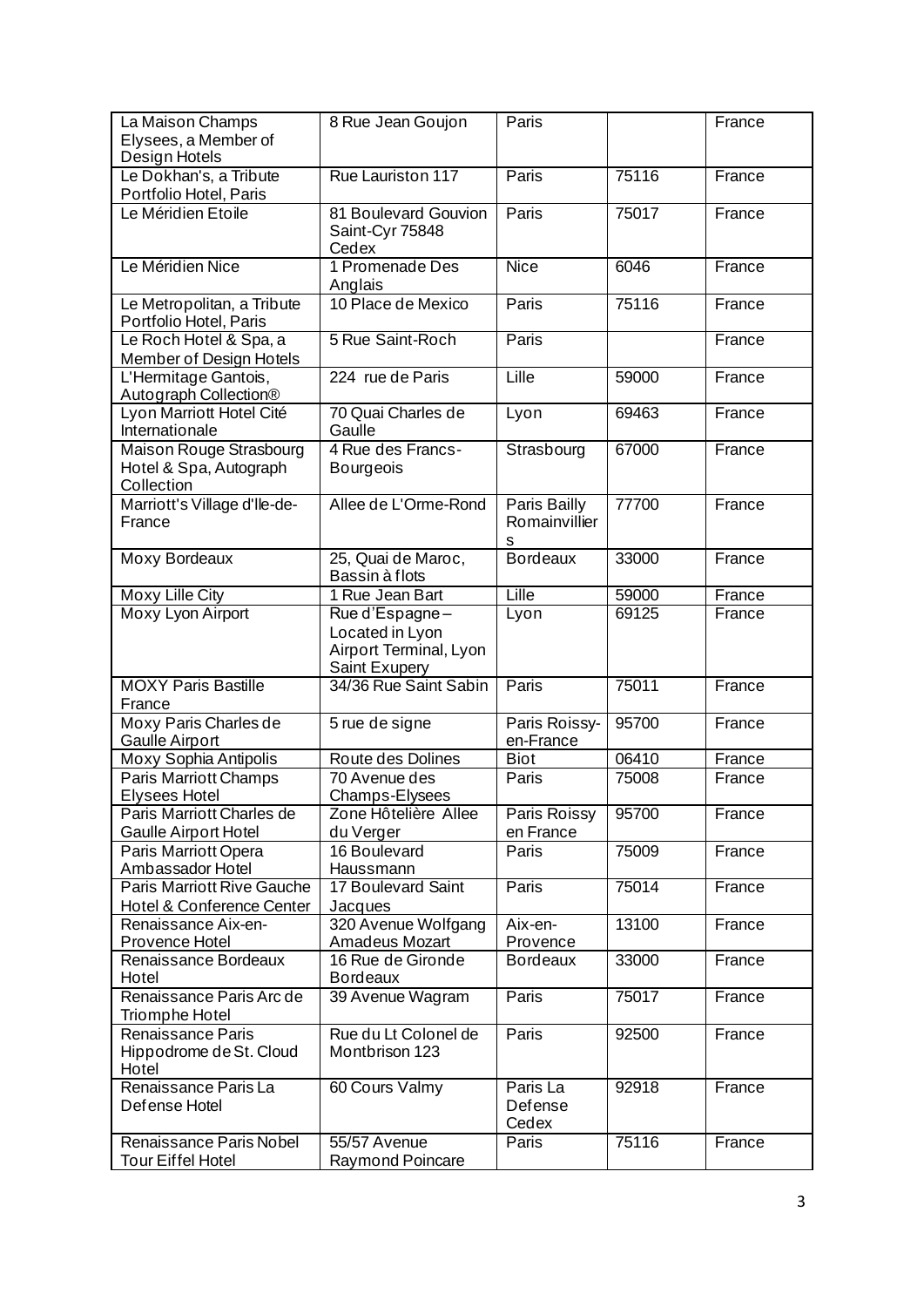| Renaissance Paris<br>Republique Hotel                    | 40, rue René<br>Boulanger                | Paris                          | 75010 | France  |
|----------------------------------------------------------|------------------------------------------|--------------------------------|-------|---------|
| Renaissance Paris                                        | 4, Rue du Mont                           | Paris                          | 75001 | France  |
| Vendome Hotel                                            | Thabor                                   |                                |       |         |
| Residence Inn Toulouse<br>Blagnac                        | Avenue d'Andromede                       | <b>Toulouse</b>                | 31700 | France  |
| <b>Riviera Marriott Hotel La</b><br>Porte de Monaco      | Port de Cap d'Ail                        | Cap d'Ail                      | 6320  | France  |
| <b>Sheraton Paris Airport</b>                            | BP 35051 Tremblay en                     | Paris Roissy                   | 95716 | France  |
| Hotel & Conference Center                                | France                                   |                                |       |         |
| The Westin Paris-Vendome                                 | 3 Rue de Castiglione                     | Paris                          | 75001 | France  |
| Vertigo Hotel, Dijon, a                                  | 3 Rue Devosge                            | <b>Dijon</b>                   |       | France  |
| Member of Design Hotels                                  |                                          |                                |       |         |
| Courtyard by Marriott Hotel<br>Paris Creteil             | 2 rue Daniel<br>Costantini,              | Paris                          | 94000 | France  |
| <b>Moxy La Ciotat</b>                                    | Avenue Caporal Chef                      | La Ciotat                      |       | France  |
|                                                          | <b>Alain Deruy</b>                       |                                |       |         |
| <b>Moxy Amiens</b>                                       | 29-33 rue Paul Tellier                   | Amiens                         | 80000 | France  |
| AC Hotel by Marriott Mainz                               | Bahnhof platz 8                          | Mainz                          | 55116 | Germany |
| <b>AC Hotels by Marriott Berlin</b><br>Humboldthain Park | Hochstrasse 2-3                          | <b>Berlin</b>                  | 13357 | Germany |
| Aloft Munich                                             | Bayerstrasse 37                          | Munich                         | 80335 | Germany |
| <b>Aloft Stuttgart</b>                                   | Heilbronnerstrasse 70                    | Stuttgart                      | 70191 | Germany |
| <b>Berlin Marriott Hotel</b>                             | Inge-Beisheim-Platz 1                    | <b>Berlin</b>                  | 10785 | Germany |
| <b>Bonn Marriott Hotel</b>                               | Platz der Vereinten<br>Nationen 4        | <b>Bonn</b>                    | 53113 | Germany |
| Cologne Marriott Hotel                                   | Johannisstr. 76-80                       | Cologne                        | 50668 | Germany |
| <b>Courtyard by Marriott Berlin</b>                      | Axel-Springer-Strasse                    | <b>Berlin</b>                  | 10117 | Germany |
| <b>City Center</b>                                       | 55                                       |                                |       |         |
| Courtyard Bremen                                         | Theodor-Heuss-Allee<br>2                 | <b>Bremen</b>                  | 28215 | Germany |
| Courtyard by Marriott<br>Freiburg                        | Eisenbahnstrasse 47                      | Freiburg im<br><b>Breisgau</b> | 79098 | Germany |
| <b>Courtyard by Marriott</b>                             | Adenauerallee 52                         | Hamburg                        | 20097 | Germany |
| <b>Hamburg City</b>                                      |                                          |                                |       |         |
| <b>Courtyard by Marriott</b><br><b>Munich Garching</b>   | Walther-von-Dyck-<br>Straße 12           | Munich                         | 85748 | Germany |
| Courtyard Cologne                                        | Dagobertstrasse 23                       | Cologne                        | 50668 | Germany |
| Courtyard Dresden                                        | Stauffenbergallee 25A                    | <b>Dresden</b>                 | 1099  | Germany |
| <b>Courtyard Duesseldorf</b>                             | Speditionstr. 11                         | Duesseldorf                    | 40221 | Germany |
| Hafen                                                    |                                          |                                |       |         |
| <b>Courtyard Duesseldorf</b><br>Seestern                 | Am Seestern 16                           | Duesseldorf                    | 40547 | Germany |
| <b>Courtyard Hamburg Airport</b>                         | Flughaf enstrasse 47                     | Hamburg                        | 22415 | Germany |
| <b>Courtyard Hannover</b><br>Maschsee                    | Arthur-Menge-Ufer 3                      | Hannover                       | 30169 | Germany |
| <b>Courtyard Munich City</b>                             | <b>Schwanthaler Strasse</b>              | Munich                         | 80336 | Germany |
| Center                                                   | 37                                       |                                |       |         |
| <b>Courtyard Munich City East</b>                        | Orleansstrasse 81 - 83                   | Munich                         | 81667 | Germany |
| Courtyard<br>Oberpfaffenhofen Munich<br>South            | Friedrichshafener<br>Strasse 3A Gilching | Munich                         | 82205 | Germany |
| Courtyard Wiesbaden-<br>Nordenstadt                      | Ostring 9                                | Wiesbaden<br>Nordenstadt       | 65205 | Germany |
| Courtyard Wolfsburg                                      | Allerpark 8                              | Wolfsburg                      | 38448 | Germany |
| Delta Hotels by Marriott<br>Frankfurt Offenbach          | Kaiserleistraße 45                       | Frankfurt-<br>Offenbach        | 63067 | Germany |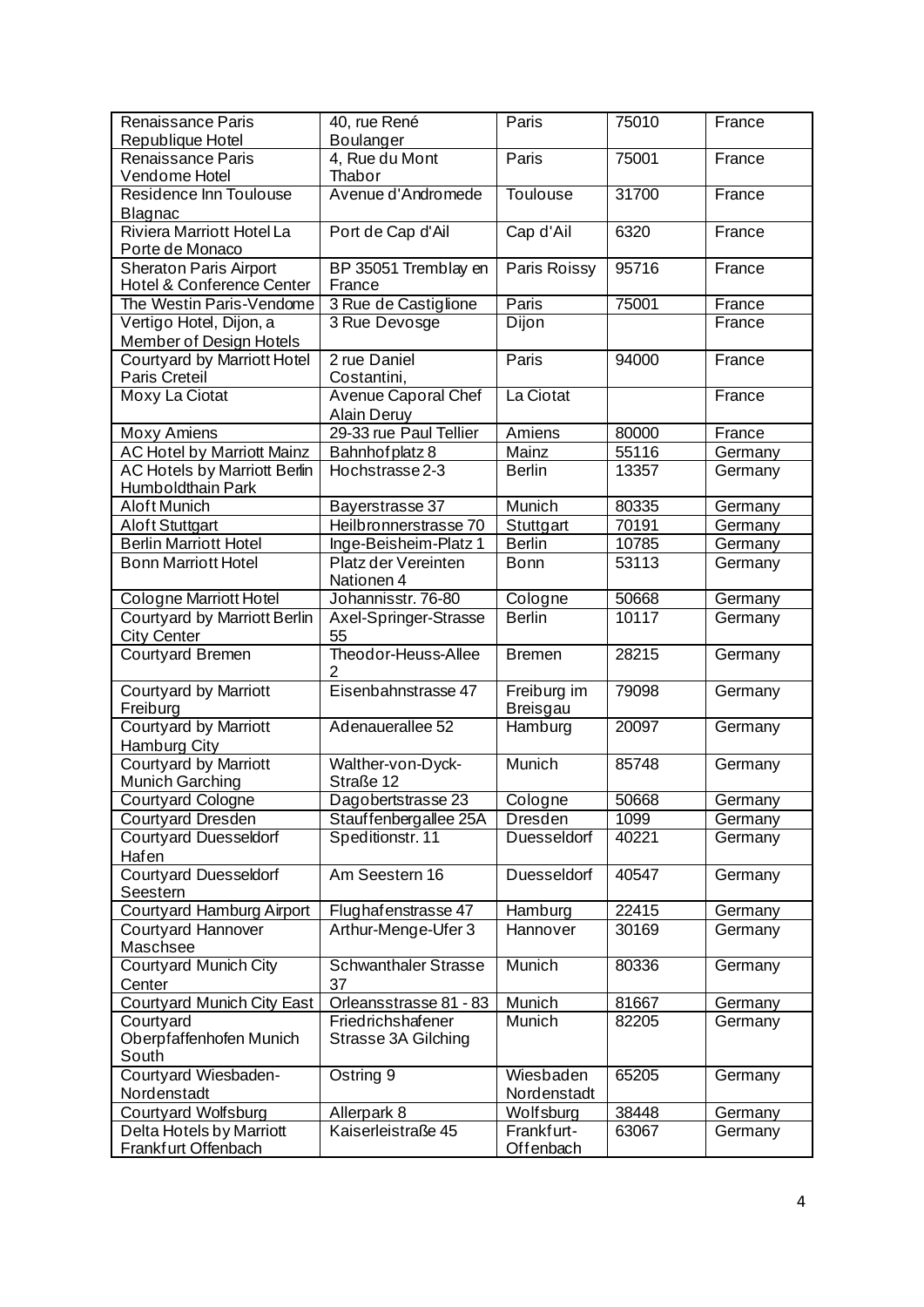| Falkenstein Grand,                               | DEBUSWEG 6-18                              | Frankfurt -      | 61462 | Germany |
|--------------------------------------------------|--------------------------------------------|------------------|-------|---------|
| Autograph Collection                             |                                            | Koenigstein      |       |         |
| Four Points by Sheraton<br><b>Munich Central</b> | Schwanthalerstrabe<br>111                  | Munich           | 80339 | Germany |
| <b>Frankfurt Airport Marriott</b>                | Hugo Eckener Ring                          | Frankfurt am     | 60549 | Germany |
| Hotel                                            | 15, Frankfurt Airport<br><b>Terminal 1</b> | Main             |       |         |
| <b>Frankfurt Marriott Hotel</b>                  | Hamburger Allee 2                          | Frankfurt        | 60486 | Germany |
| Gekko House, Frankfurt, a                        | <b>Mainzer Landstrasse</b>                 | Frankfurt        | 60327 | Germany |
| <b>Tribute Portfolio Hotel</b>                   | 167                                        |                  |       |         |
| Gewandhaus Dresden,                              | Ringstraße 1                               | <b>Dresden</b>   | 1067  | Germany |
| <b>Autograph Collection</b>                      |                                            |                  |       |         |
| Hamburg Marriott Hotel                           | <b>ABC Strasse 52</b>                      | Hamburg          | 20354 | Germany |
| Heidelberg Marriott Hotel                        | Vangerowstrasse 16                         | Heidelberg       | 69115 | Germany |
| Hotel am Steinplatz,                             | Steinplatz 4                               | <b>Berlin</b>    | 10623 | Germany |
| Autograph Collection®                            |                                            |                  |       |         |
| <b>Hotel Atlantic Hamburg</b>                    | An der Alster 72-79 St.<br>Georg           | Hamburg          | 20099 | Germany |
| <b>Hotel Berlin Central District</b>             | Stauffenbergstraße 26                      | <b>Berlin</b>    | 10785 | Germany |
| Hotel Elephant Weimar,                           | Markt 19                                   | Weimar           | 99423 | Germany |
| Autograph Collection                             |                                            |                  |       |         |
| Le Méridien Frankfurt                            | Wiesenhuttenplatz 38                       | Frankfurt        | 60329 | Germany |
| Le Méridien Grand Hotel                          | Bahnhof strasse 1-3                        | Nuremberg        | 90402 | Germany |
| Nuremberg                                        |                                            |                  |       |         |
| Le Méridien Hamburg                              | An der Alster 52-56                        | Hamburg          | 20099 | Germany |
| Le Méridien Munich                               | Bayerstrasse 41                            | Munich           | 80335 | Germany |
| Le Méridien Stuttgart                            | <b>Willy-Brandt-Strasse</b>                | Stuttgart        | 70173 | Germany |
|                                                  | 30                                         |                  |       |         |
| Leipzig Marriott Hotel                           | Am Hallischen Tor 1                        | Leipzig          | 4109  | Germany |
| Moxy Berlin Humboldthain<br>Park                 | Hochstrasse 2-3                            | <b>Berlin</b>    | 13357 | Germany |
| Moxy Berlin Ostbahnhof                           | Andreasstrasse 76-78                       | <b>Berlin</b>    | 10243 | Germany |
|                                                  | Ostbahnhof                                 |                  |       |         |
| Moxy Cologne Bonn Airport                        | Kennedystrasse 14,<br>Flughafen            | Cologne          | 51147 | Germany |
| Moxy Darmstadt                                   | Georg-Ohm-Strasse                          | Darmstadt        | 64295 | Germany |
| Moxy Dresden Neustadt                            | Dr. Friedrich-Wolf<br>Strasse 8            | <b>Dresden</b>   | 01097 | Germany |
| Moxy Duesseldorf South                           | Bonner Strasse 47-59                       | Duesseldorf      | 40589 | Germany |
| Moxy Essen City                                  | Gilderhofstrasse 10                        | Essen            | 45127 | Germany |
| <b>Moxy Frankfurt Airport</b>                    | Aemilia-Earhardt-                          | <b>Frankfurt</b> | 60549 | Germany |
|                                                  | <b>Strasse</b>                             |                  |       |         |
| <b>Moxy Frankfurt Airport</b><br>Kelsterbach     | Am Weiher 1                                | Frankfurt        | 65451 | Germany |
| Moxy Frankfurt City Center                       | Thurn- und Taxis-Platz                     | Frankfurt        | 60313 | Germany |
|                                                  | Frankfurter Rundschau                      |                  |       |         |
|                                                  | Große Eschenheimer                         |                  |       |         |
|                                                  | Straße 16-18 /                             |                  |       |         |
|                                                  | Stiftstraße 39                             |                  |       |         |
| <b>Moxy Frankfurt East</b>                       | Hanauer Landstrasse<br>144-150             | Frankfurt        | 60314 | Germany |
| Moxy Frankfurt Eschborn                          | Mannheimer Strasse 1                       | Eschborn         | 65760 | Germany |
| Moxy Hamburg City                                | Anckelmannstrasse 11                       | Hamburg          | 20537 | Germany |
| Moxy Ludwigshafen                                | Am Zollhof                                 | Ludwigshafe      | 67061 | Germany |
|                                                  |                                            | n                |       |         |
| Moxy Munich Airport                              | Eichenstraße 1                             | <b>Munich</b>    | 85445 | Germany |
|                                                  | Oberding, Schwaig                          |                  |       |         |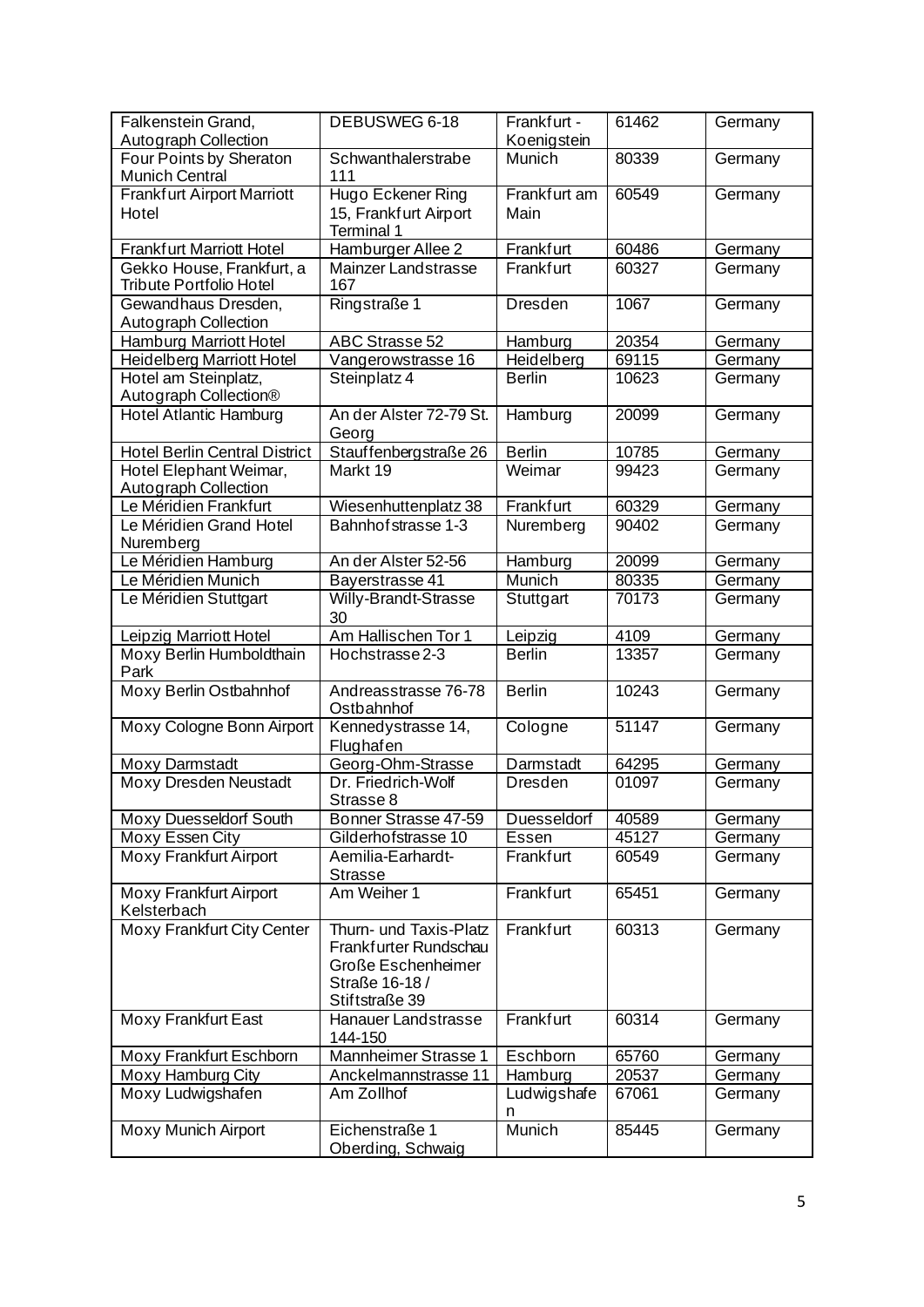| Moxy Munich Messe                                              | Otto-Hahn-Strasse 21<br>Aschheim                         | Munich                 | 85609 | Germany |
|----------------------------------------------------------------|----------------------------------------------------------|------------------------|-------|---------|
| Moxy Munich Ostbahnhof                                         | <b>Grafinger Strasse 27</b>                              | Munich                 | 81671 | Germany |
| Moxy Rust                                                      | Jakob-Schneider-<br>Strasse 2                            | Rust                   | 77977 | Germany |
| <b>Moxy Stuttgart</b><br>Airport/Messe                         | Dieselstraße<br>22Leinfelden-<br>Echterdingen            | Stuttgart              | 70771 | Germany |
| Munich Airport Marriott<br>Hotel                               | Alois-Steinecker-Str 20                                  | Freising               | 85354 | Germany |
| <b>Munich Marriott Hotel</b>                                   | <b>Berliner Strasse 93</b>                               | Munich                 | 80805 | Germany |
| Provocateur, Berlin, a                                         | 21 Brandenburgische                                      | <b>Berlin</b>          |       | Germany |
| Member of Design Hotels                                        | <b>Straße</b>                                            |                        |       |         |
| Renaissance Hamburg<br>Hotel                                   | Grosse Bleichen                                          | Hamburg                | 20354 | Germany |
| Residence Inn by Marriott<br><b>Essen City</b>                 | Gildehofstraße 10                                        | Essen                  | 45127 | Germany |
| Residence Inn by Marriott<br><b>Munich City East</b>           | Orleansstrasse 81 - 83                                   | Munich                 | 81667 | Germany |
| Residence Inn by Marriott<br><b>Munich Ostbahnhof</b>          | Grafinger Strasse 27a                                    | Munich                 | 81671 | Germany |
| Roomers Baden-Baden,<br>Autograph Collection                   | Lange Strasse 100                                        | Baden-<br><b>Baden</b> | 76530 | Germany |
| Roomers Munich,<br><b>Autograph Collection</b>                 | Landsberger Strasse<br>68-70                             | Munich                 | 80339 | Germany |
| Roomers, a Member of<br>Design Hotels                          | 85 Gutleutstrasse                                        | Frankfurt am<br>Main   | 60329 | Germany |
| Schloss Lieser, Autograph<br>Collection                        | Moselstraße 33                                           | Lieser                 | 54470 | Germany |
| <b>Sheraton Berlin Grand</b><br><b>Hotel Esplanade</b>         | 15 Lutzowufer                                            | <b>Berlin</b>          | 10785 | Germany |
| <b>Sheraton Carlton Hotel</b><br>Nuernberg                     | Eilgutstrasse 15                                         | Nuernberg              | 90443 | Germany |
| <b>Sheraton Duesseldorf</b><br><b>Airport Hotel</b>            | 4 Terminal-Ring                                          | Duesseldorf            | 40474 | Germany |
| <b>Sheraton Essen Hotel</b>                                    | Huyssenallee 55                                          | Essen                  | 45128 | Germany |
| <b>Sheraton Frankfurt Airport</b><br>Hotel & Conference Center | Hugo-Eckener-Ring<br>15, Frankfurt Airport<br>Terminal 1 | Frankfurt Am<br>Main   | 60549 | Germany |
| Sheraton Hannover Pelikan<br>Hotel                             | Pelikanplatz 31                                          | Hannover               | 30177 | Germany |
| <b>Sheraton Munich</b><br>Arabellapark Hotel                   | Arabellastrabe 5                                         | Munich                 | 81925 | Germany |
| Sheraton Offenbach Hotel                                       | <b>Berliner Strasse 111</b>                              | Frankfurt am<br>Main   | 63065 | Germany |
| Sir Nikolai, Hamburg, a<br>Member of Design Hotels             | Katharinenstrasse 29                                     | Hamburg                | 20457 | Germany |
| Sir Savigny, Berlin, a<br>Member of Design Hotels              | 144 Kantstraße                                           | <b>Berlin</b>          |       | Germany |
| <b>Stuttgart Marriott Hotel</b><br>Sindelfingen                | Mahdentalstrasse 68                                      | Sindelfingen           | 71065 | Germany |
| The Westin Grand<br>Frankfurt                                  | Konrad-Adenauer-<br>Strasse 7                            | Frankfurt Am<br>Main   | 60313 | Germany |
| The Westin Grand Munich                                        | Arabellastrasse 6                                        | Munich                 | 81925 | Germany |
| The Westin Grand, Berlin                                       | Friedrichstrasse 158-<br>164                             | <b>Berlin</b>          | 10117 | Germany |
| The Westin Hamburg                                             | Platz der Deutschen<br>Einheit 2                         | Hamburg                | 20457 | Germany |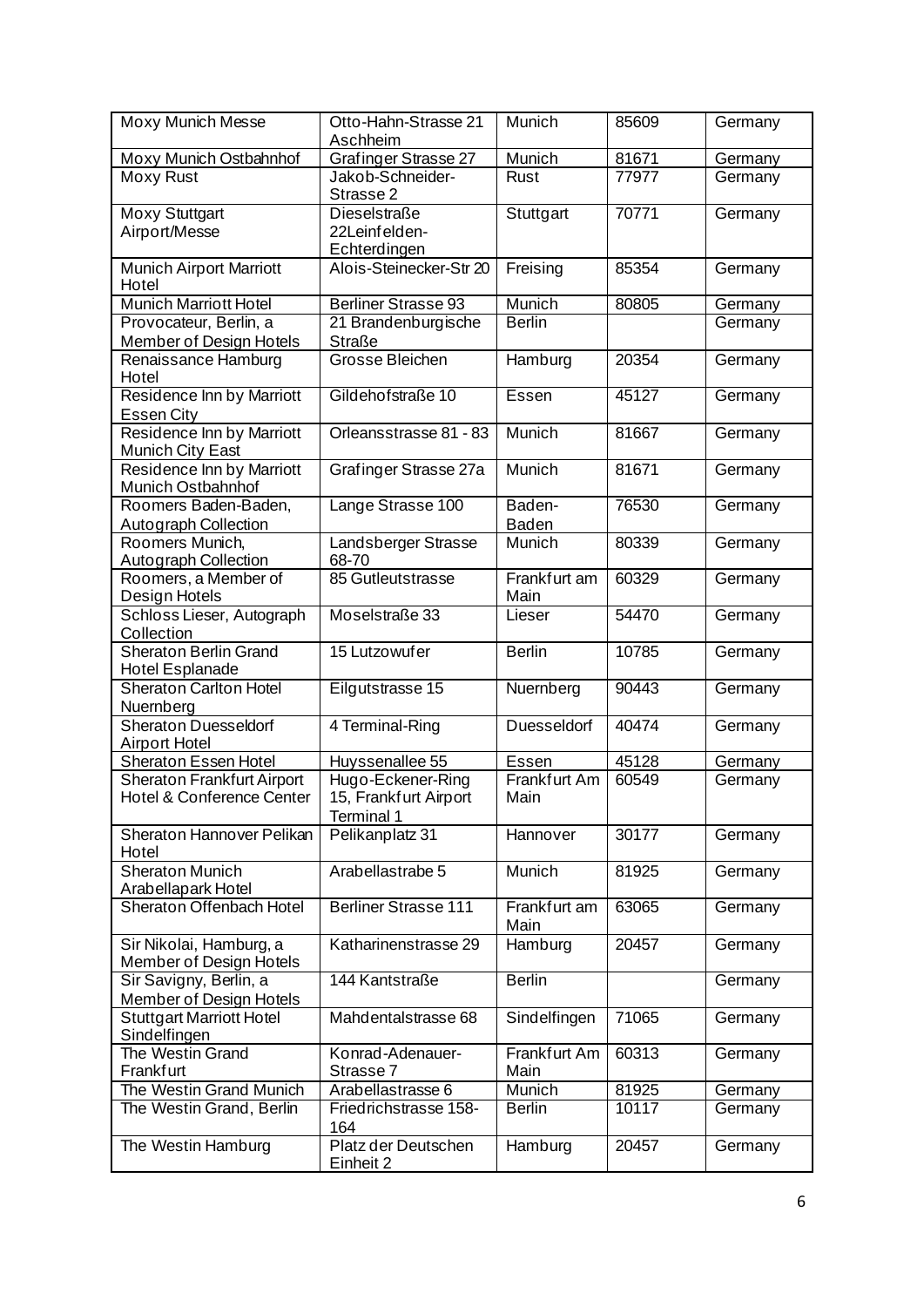| The Westin Leipzig                                                     | 15 Gerberstrasse                                        | Leipzig                   | 4105  | Germany |
|------------------------------------------------------------------------|---------------------------------------------------------|---------------------------|-------|---------|
| Villa Rothschild, Autograph                                            | Im Rothschildpark 1                                     | Frankfurt                 | 61462 | Germany |
| Collection                                                             |                                                         |                           |       |         |
| <b>Moxy Stuttgart Feuerbach</b>                                        | Steiermaerker Strasse<br>2                              | Stuttgart                 | 70469 | Germany |
| <b>Moxy Bremen</b>                                                     | An der Reeperbahn /<br>Hansator                         | <b>Bremen</b>             | 28217 | Germany |
| Hotel Luc, Autograph<br>Collection                                     | Charlottenstraße 50                                     | <b>Berlin</b>             | 10117 | Germany |
| <b>AC Hotel by Marriott</b><br>Bologna                                 | Via Sebastiano Serlio<br>28                             | Bologna                   | 40128 | Italy   |
| <b>AC Hotel by Marriott</b><br><b>Brescia</b>                          | Via Giulio Quinto<br>Stef ana 3 - 25126                 | <b>Brescia</b>            | 25126 | Italy   |
| <b>AC Hotel by Marriott</b><br>Firenze                                 | Via Luciano Bausi 5-<br>50144                           | Firenze                   | 50144 | Italy   |
| <b>AC Hotel by Marriott</b><br>Genova                                  | Corso Europa 1075 -<br>16148                            | Genova                    | 16148 | Italy   |
| <b>AC Hotel by Marriott Milano</b>                                     | Via Tazzoli 2-20154                                     | Milano                    | 20154 | Italy   |
| <b>AC Hotel by Marriott</b><br>Padova                                  | Via Prima Strada 1 -<br>35129                           | Padova                    | 35129 | Italy   |
| <b>AC Hotel by Marriott Pisa</b>                                       | Via delle Torri 20-<br>56124                            | Pisa                      | 56124 | Italy   |
| <b>AC Hotel by Marriott Torino</b>                                     | Via Bisalta 11                                          | Torino                    | 10126 | Italy   |
| <b>AC Hotel by Marriott</b>                                            | Rio Tera Sant'Andrea                                    | Venice                    | 30135 | Italy   |
| Venezia                                                                | 466                                                     |                           |       |         |
| <b>AC Hotel by Marriott</b><br>Vicenza                                 | S.S. Padana Superiore<br>Verso Verona, n. 60 -<br>36100 | Vicenza                   | 36100 | Italy   |
| Cervo Hotel, Costa<br>Smeralda Resort                                  | Costa Smeralda                                          | Porto Cervo               | 7020  | Italy   |
| C-Hotel & Spa, Cassago<br>Brianza, a Member of<br>Design Hotels        | Via Nazario Sauro 47                                    | Cassago<br><b>Brianza</b> |       | Italy   |
| Courtyard by Marriott Rome<br><b>Central Park</b>                      | Via G. Moscati 7                                        | Rome                      | 168   | Italy   |
| Courtyard by Marriott<br>Venice Airport                                | Via Triestina 170 Via<br>Triestina 170                  | Venice<br><b>Tessera</b>  | 30030 | Italy   |
| Elizabeth Unique Hotel,<br>Rome, a Member of Design<br>Hotels          | Via delle Colonnette<br>35                              | Rome                      |       | Italy   |
| Eremito, Parrano, a<br>Member of Design Hotels                         | Localita Tarina 2                                       | Parrano                   |       | Italy   |
| Four Points by Sheraton<br>Bolzano                                     | Via Bruno Buozzi, 35                                    | Bolzano                   | 39100 | Italy   |
| Four Points by Sheraton<br>Catania Hotel &<br><b>Conference Center</b> | Via Antonello da<br>Messina, 45                         | Aci Castello<br>Catania   | 95021 | Italy   |
| Four Points by Sheraton<br>Milan Center                                | Via Gerolamo<br>Cardano, 1                              | Milan                     | 20124 | Italy   |
| Four Points by Sheraton<br>Padova                                      | Corso Argentina 5                                       | Padua                     | 35129 | Italy   |
| Four Points by Sheraton<br>Siena                                       | 41 Via Antonio<br>Lombardi                              | Siena                     | 53100 | Italy   |
| Four Points by Sheraton<br><b>Venice Mestre</b>                        | Via Don Luigi Peron 4                                   | <b>Mestre</b>             | 30174 | Italy   |
| Grand Universe Lucca,<br>Autograph Collection                          | Piazza del Giglio, 1                                    | Lucca                     |       | Italy   |
| G-Rough, Rome, a Member<br>of Design Hotels                            | Piazza di Pasquino 69                                   | Rome                      |       | Italy   |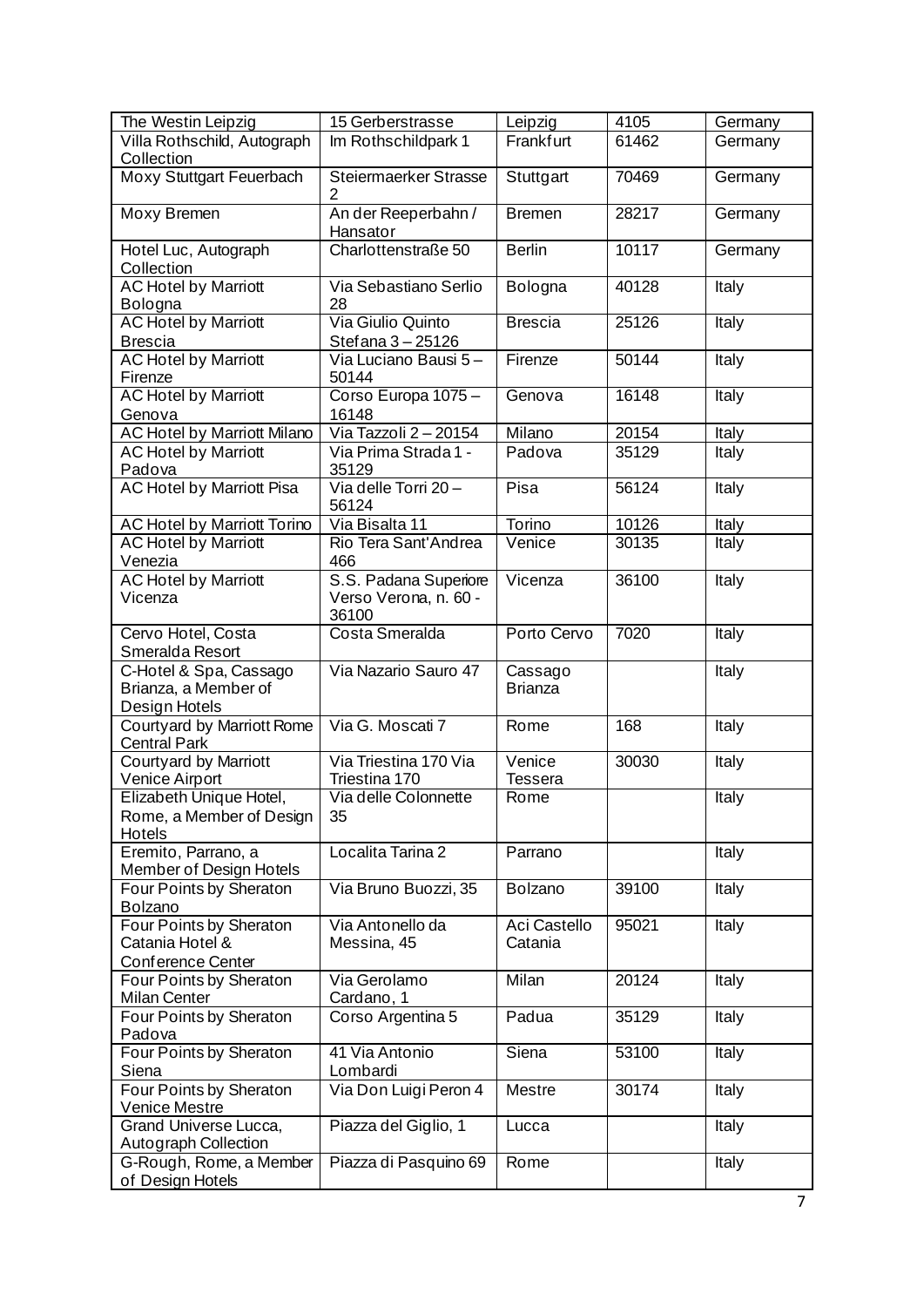| Hotel Viu Milan, a Member<br>of Design Hotels  | Via Aristotile Fioravanti           | Milan        |           | Italy                      |
|------------------------------------------------|-------------------------------------|--------------|-----------|----------------------------|
| La Bandita Townhouse, a                        | Corso il Rossellino 111             | Pienza       |           | Italy                      |
| Member of Design Hotels                        |                                     |              |           |                            |
| Le Méridien Visconti Rome                      | 37 Via Federico Cesi                | Roma         | 193       | <b>Italy</b>               |
| <b>Milan Marriott Hotel</b>                    | Via Washington, 66                  | <b>Milan</b> | 20146     | Italy                      |
| Moxy Milan Linate Airport                      | Via Circonvallazione                | <b>Milan</b> | 20090     | Italy                      |
|                                                | Idroscalo Novegro di                |              |           |                            |
|                                                | Segrate                             |              |           |                            |
| Moxy Milan Malpensa                            | <b>Milan Malpensa</b>               | Milan        | 21010     | Italy                      |
| Airport                                        | Airport, Terminal 2                 |              |           |                            |
|                                                | Milan                               |              |           |                            |
| Renaissance Naples Hotel                       | Via Nuova Ponte di                  | Naples       | 80133     | Italy                      |
| Mediterraneo                                   | Tappia, 25<br>Via Giovanni Pascoli, | Barga        | 55051     |                            |
| Renaissance Tuscany II<br>Ciocco Resort & Spa  | Castelvecchio Pascoli               | (LUCCA)      |           | Italy                      |
| <b>Rome Marriott Grand Hotel</b>               | Via Vittorio Veneto,                | Rome         | 187       | Italy                      |
| Flora                                          | 191                                 |              |           |                            |
| Rome Marriott Park Hotel                       | via Colonnello                      | Rome         | 148       | Italy                      |
|                                                | <b>Tommaso Masala</b>               |              |           |                            |
|                                                | S.n.c.                              |              |           |                            |
| Sheraton Diana Majestic,                       | Viale Piave, 42                     | Milan        |           | Italy                      |
| Milan                                          |                                     |              |           |                            |
| Sheraton Lake Como Hotel                       | 41a Via per Cernobbio               | Como         | 22100     | Italy                      |
| Sheraton Milan Malpensa                        | Malpensa Airport-                   | <b>Milan</b> | 21010     | Italy                      |
| Airport Hotel & Conference                     | <b>Terminal 1</b>                   |              |           |                            |
| Centre                                         |                                     |              |           |                            |
| Sheraton Milan San Siro                        | Via Caldera 21                      | Milano       | 20121     | Italy                      |
| Sheraton Parco de Medici                       | Viale Salvatore                     | Rome         | 148       | Italy                      |
| <b>Rome Hotel</b>                              | Rebecchini 39                       |              |           |                            |
| Sina Villa Medici,                             | Via Il Prato 42                     | Florence     | 50123     | Italy                      |
| Autograph Collection<br>STRAF, Milan, a Member | 3 Via San Raffaele                  | Milano       |           |                            |
| of Design Hotels                               |                                     |              |           | Italy                      |
| The Pantheon Iconic Rome                       | Via Santa Chiara 4                  | Rome         | 186       | Italy                      |
| Hotel, Autograph Collection                    |                                     |              |           |                            |
| The Regency, Rome, a                           | Via Romagna 42                      | Rome         | 187       | Italy                      |
| <b>Tribute Portfolio Hotel</b>                 |                                     |              |           |                            |
| The Westin Excelsior,                          | 3 Piazza Ognissanti                 | Florence     | 50123     | Italy                      |
| Florence                                       |                                     |              |           |                            |
| The Westin Excelsior,                          | Via Vittorio Veneto 125             | Rome         | 187       | Italy                      |
| Rome                                           |                                     |              |           |                            |
| The Westin Palace, Milan                       | Piazza Della                        | <b>Milan</b> | 20124     | Italy                      |
|                                                | Republica 20                        |              |           |                            |
| <b>RG Naxos Hotel</b>                          | Viale Jannuzzo, 47                  | Giardini     | 98035     | Italy                      |
|                                                |                                     | Naxos ME     |           |                            |
| <b>Amsterdam Marriott Hotel</b>                | Stadhouderskade 12                  | Amsterdam    | 1054 ES   | Netherlands<br>Netherlands |
| <b>Courtyard Amsterdam</b><br>Airport          | Bosweg 15                           | Hoofddorp    | $2131$ LX |                            |
| Courtyard Amsterdam                            | Hoogoorddreef 1                     | Amsterdam    | 1101 BA   | Netherlands                |
| Arena Atlas                                    |                                     |              |           |                            |
| <b>Element Amsterdam</b>                       | 75A Gelderlandplein                 | Amsterdam    | 1082 LV   | Netherlands                |
| Hotel Nassau Breda,                            | Nieuwstraat 21-25                   | <b>Breda</b> | 4811      | <b>Netherlands</b>         |
| Autograph Collection                           |                                     |              |           |                            |
| Kruisherenhotel Maastricht,                    | Kruisherengang 19-23                | Maastricht   |           | Netherlands                |
| a Member of Design Hotels                      |                                     |              |           |                            |
| Mainport, Rotterdam, a                         | 77 Leuvehaven                       | Rotterdam    |           | Netherlands                |
| <b>Member of Design Hotels</b>                 |                                     |              |           |                            |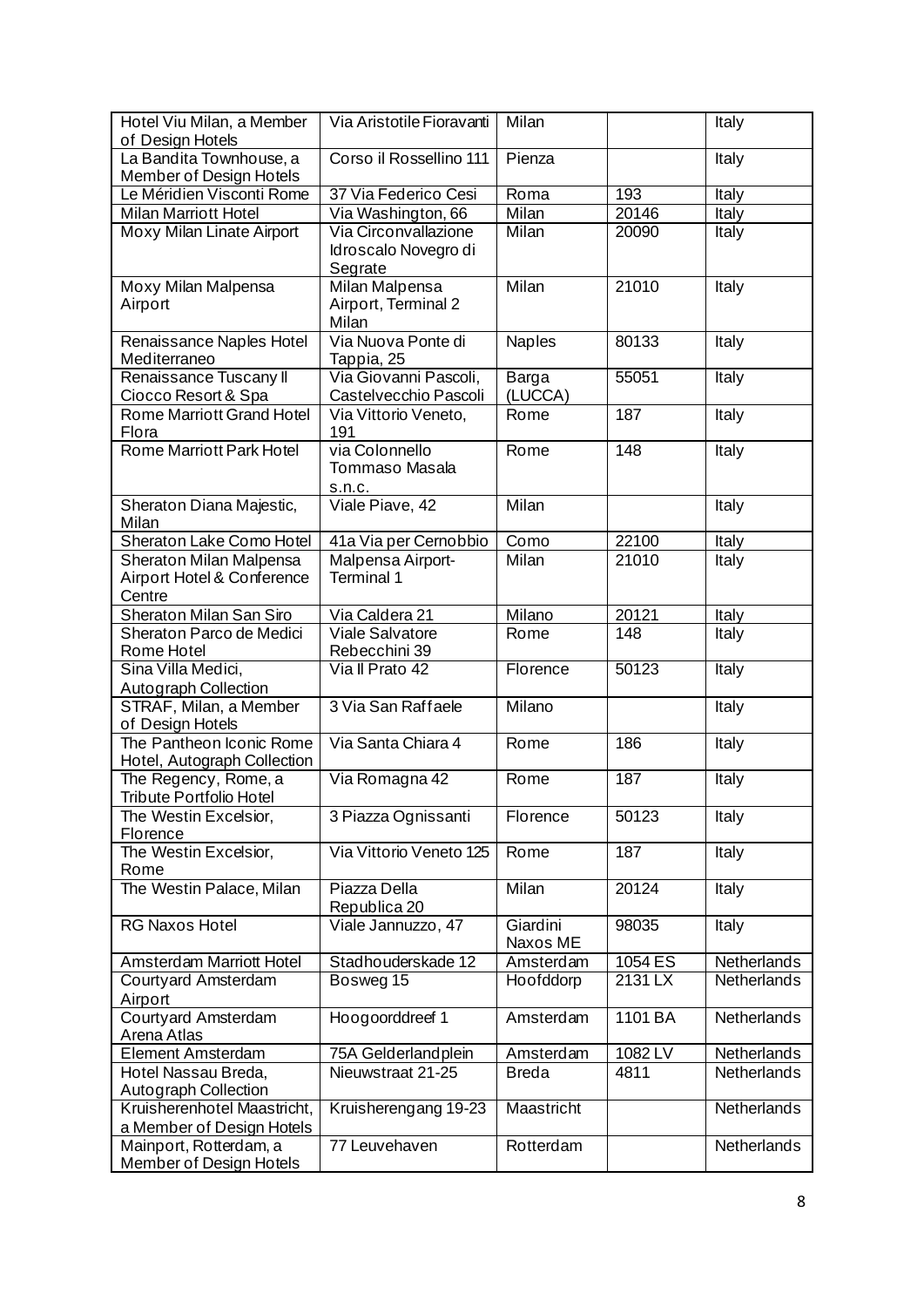| Moxy Amsterdam<br>Houthavens                                        | Danzigerkade 175                                | Amsterdam                                     | 1013 AP | Netherlands |
|---------------------------------------------------------------------|-------------------------------------------------|-----------------------------------------------|---------|-------------|
| Moxy Amsterdam Schiphol<br>Airport                                  | Hoeksteen 74-84,<br>Hoofddorp                   | Amsterdam                                     | 2132 MS | Netherlands |
| <b>Moxy Utrecht</b>                                                 | Helling 1                                       | <b>Utrecht</b>                                | 3523CB  | Netherlands |
| Renaissance Amsterdam<br>Hotel                                      | Kattengat 1, 1012 SZ<br>Amsterdam               |                                               |         | Netherlands |
| Renaissance Amsterdam<br><b>Schiphol Airport Hotel</b>              | Meester Jacob<br>Takkade 35 Aalsmeer            | Amsterdam                                     | 1432CB  | Netherlands |
| Residence Inn by Marriott<br>Amsterdam Houthavens                   | Danzigerkade 177<br>Houthavens                  | Amsterdam                                     | 1013 AP | Netherlands |
| <b>Rotterdam Marriott Hotel</b>                                     | Weena 686                                       | Rotterdam                                     | 3012 CN | Netherlands |
| <b>Sheraton Amsterdam</b><br>Airport Hotel and<br>Conference Center | Schiphol Boulevard<br>101                       | Amsterdam                                     | 1118 BG | Netherlands |
| Sir Adam, Amsterdam, a<br>Member of Design Hotels                   | 7 Overhoeksplein                                | Amsterdam                                     |         | Netherlands |
| Sir Albert, Amsterdam, a<br><b>Member of Design Hotels</b>          | Albert Cuypstraat 2-6,<br>1072 CT               | Amsterdam                                     |         | Netherlands |
| The Apollo Hotel<br>Amsterdam, a Tribute<br>Portfolio Hotel         | 2 Apollolaan                                    | Amsterdam                                     | 1077 BA | Netherlands |
| The Hague Marriott Hotel                                            | Johan de Wittlaan 30                            | The Hague                                     | 2517 JR | Netherlands |
| The Slaak Rotterdam, a<br><b>Tribute Portfolio Hotel</b>            | Slaak 35                                        | Rotterdam                                     | 3061 CR | Netherlands |
| AC by Marriott Santa Cruz<br>de Tenerife                            | Calle Candelaria 31                             | Santa Cruz<br>de Tenerife                     | 38003   | Spain       |
| <b>AC Hotel A Coruna</b>                                            | Enrique Mariñas, 34                             | A Coruna                                      | 15009   | Spain       |
| <b>AC Hotel Aitana</b>                                              | Pº de la Castellana,<br>152                     | Madrid                                        | 28046   | Spain       |
| <b>AC Hotel Alcala de</b><br>Henares                                | Octavio Paz, 25                                 | Madrid                                        | 28805   | Spain       |
| <b>AC Hotel Algeciras</b>                                           | Ctra. del Rinconcillo<br>esq. C/ Hnos. Portilla | Algeciras                                     | 11204   | Spain       |
| <b>AC Hotel Alicante</b>                                            | Avda. de Elche, 3                               | Alicante                                      | 3008    | Spain       |
| <b>AC Hotel Aravaca</b>                                             | Camino de la<br>Zarzuela, 3                     | Madrid                                        | 28023   | Spain       |
| <b>AC Hotel Atocha</b>                                              | Calle Delicias, 42                              | Madrid                                        | 28045   | Spain       |
| AC Hotel Avenida de<br>America                                      | Cartagena, 83-85                                | Madrid                                        | 28028   | Spain       |
| <b>AC Hotel Badajoz</b>                                             | Avda. de Elvas, s/n                             | Badajoz                                       | 6006    | Spain       |
| <b>AC Hotel Barcelona Forum</b>                                     | Paseo Taulat, 278                               | Barcelona                                     | 8019    | Spain       |
| <b>AC Hotel Burgos</b>                                              | Paseo de la Audiencia,<br>7                     | <b>Burgos</b>                                 | 9003    | Spain       |
| <b>AC Hotel by Marriott</b><br>Almeria                              | Plaza de las Flores, 5                          | Almeria                                       | 4001    | Spain       |
| <b>AC Hotel by Marriott Ciutat</b><br>de Palma                      | Plaza Puente, 3                                 | Palma                                         | 7014    | Spain       |
| <b>AC Hotel by Marriott</b><br>Diagonal L'Illa                      | Avinguda Diagonal,<br>555                       | <b>Barcelona</b>                              | 8029    | Spain       |
| <b>AC Hotel by Marriott Sant</b><br>Cugat                           | Plaza Xavier Cugat                              | Sant Cugat<br>del Valles,<br><b>Barcelona</b> | 8190    | Spain       |
| <b>AC Hotel Carlton Madrid</b>                                      | Paseo de las Delicias,<br>26                    | Madrid                                        | 28045   | Spain       |
| AC Hotel Ciudad de Sevilla                                          | Avda. Manuel Siurot,<br>25                      | Sevilla                                       | 41013   | Spain       |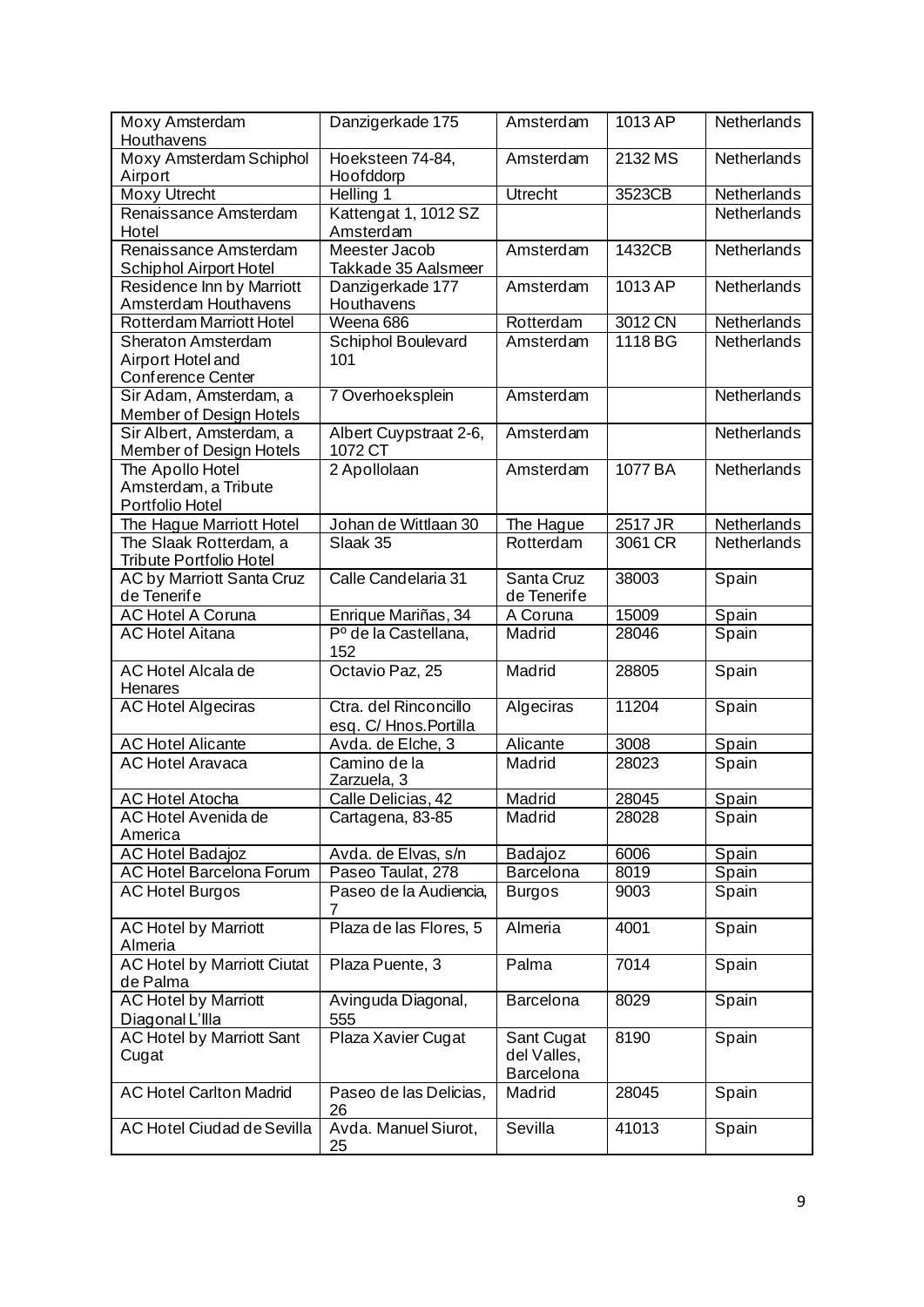| <b>AC Hotel Ciudad de Toledo</b>       | Ctra. de                                                                   | Toledo                           | 45005 | Spain |
|----------------------------------------|----------------------------------------------------------------------------|----------------------------------|-------|-------|
|                                        | Circunvalación, 15                                                         |                                  |       |       |
| AC Hotel Ciudad de Tudela              | Misericordia, s/n                                                          | Tudela                           | 31500 | Spain |
| AC Hotel Cólon Valencia                | Calle Colon No 6                                                           | Valencia                         | 46004 | Spain |
| <b>AC Hotel Cordoba</b>                | Avda. de la Libertad,<br>24                                                | Cordoba                          | 14006 | Spain |
| <b>AC Hotel Coslada</b><br>Aeropuerto  | C/ de las Rejas, 5                                                         | Madrid                           | 28022 | Spain |
| <b>AC Hotel Cuzco</b>                  | Pº de la Castellana,<br>133                                                | Madrid                           | 28046 | Spain |
| <b>AC Hotel Elda</b>                   | Avda. de Chapí, 38.<br>Pza. de la Ficia                                    | Elda                             | 3600  | Spain |
| <b>AC Hotel Gava Mar</b>               | Tellinaires, 33-35                                                         | Barcelona                        | 8850  | Spain |
| <b>AC Hotel General Alava</b>          | Avd. Gasteiz, 79                                                           | Vitoria                          | 1009  | Spain |
| <b>AC Hotel Gijón</b>                  | Avda. de Oviedo, 15                                                        | Gijón                            | 33211 | Spain |
| <b>AC Hotel Gran Canaria</b>           | Eduardo Benot, 3                                                           | Las Palmas<br>de Gran<br>Canaria | 35007 | Spain |
| AC Hotel Guadalajara,<br>Spain         | Avda. del Ejército, 6                                                      | Guadalajara                      | 19004 | Spain |
| <b>AC Hotel Huelva</b>                 | Avda. Andalucía, s/n                                                       | Huelva                           | 21005 | Spain |
| <b>AC Hotel Iberia Las Palmas</b>      | Avenida Alcalde J.<br>Ramirez Bethencourt,<br>n°8                          | Las Palmas<br>de Gran<br>Canaria | 35003 | Spain |
| <b>AC</b> Hotel Irla                   | Calvet, 40-42                                                              | <b>Barcelona</b>                 | 8021  | Spain |
| <b>AC Hotel La Finca</b>               | Pº del Club Deportivo,<br>1. Ed. 17. Parque<br><b>Empresarial La Finca</b> | Pozuelo de<br>Alarcon            | 28223 | Spain |
| AC Hotel La Línea                      | Los Caireles, 2                                                            | Cadiz                            | 11300 | Spain |
| AC Hotel La Rioja                      | Madre de Dios, 21                                                          | Leon                             | 26004 | Spain |
| <b>AC Hotel Leon San Antonio</b>       | Velázquez 10                                                               | Leon                             | 24005 | Spain |
| <b>AC Hotel Los Vascos</b>             | Los Vascos, 27                                                             | Madrid                           | 28040 | Spain |
| <b>AC Hotel Madrid Feria</b>           | Vía de los Poblados, 3                                                     | Madrid                           | 28033 | Spain |
| <b>AC Hotel Malaga Palacio</b>         | Cortina del Muelle, 1                                                      | Malaga                           | 29015 | Spain |
| <b>AC Hotel Murcia</b>                 | Avda. Juan Carlos I,<br>39                                                 | Murcia                           | 30009 | Spain |
| <b>AC Hotel Oviedo Forum</b>           | Plaza de los<br>Ferroviarios, 1                                            | Oviedo                           | 33003 | Spain |
| <b>AC Hotel Palacio Santa</b><br>Ana   | Santa Ana s/n                                                              | Valladolid                       | 47195 | Spain |
| <b>AC Hotel Palacio Universal</b>      | Cánovas del Castillo,<br>28                                                | Vigo                             | 36202 | Spain |
| <b>AC Hotel Palencia</b>               | Avda. de Cuba, 25                                                          | Palencia                         | 34004 | Spain |
| <b>AC Hotel Ponferrada</b>             | Avda. Astorga, 2                                                           | Ponferrada                       | 24400 | Spain |
| <b>AC Hotel Recoletos</b>              | Recoletos, 18                                                              | Madrid                           | 28001 | Spain |
| AC Hotel San Sebastián de<br>los Reyes | Avda. del Cerro del<br>Águila, 15-17                                       | Madrid                           | 28700 | Spain |
| <b>AC</b> Hotel Sants                  | Passeig de Sant<br>Antoni 36-40                                            | Barcelona                        | 8014  | Spain |
| <b>AC Hotel Sevilla Forum</b>          | <b>Luis Fuentes</b><br>Bejarano, 45                                        | Savilla                          | 41020 | Spain |
| AC Hotel Sevilla Torneo                | Sánchez Pizjuan, 32                                                        | Sevilla                          | 41009 | Spain |
| <b>AC</b> Hotel Som                    | Arquitectura, 1-3<br>L'Hospitalet de<br>Llobregat                          | Barcelona                        | 8908  | Spain |
| <b>AC Hotel Tarragona</b>              | Avda. de Roma, 8                                                           | Tarragona                        | 43005 | Spain |
| <b>AC Hotel Valencia</b>               | Avda. de Francia, 67                                                       | Valencia                         | 46023 | Spain |
| <b>AC Hotel Victoria Suites</b>        | Beltran i Ròzpide, 7-9                                                     | Barcelona                        | 8034  | Spain |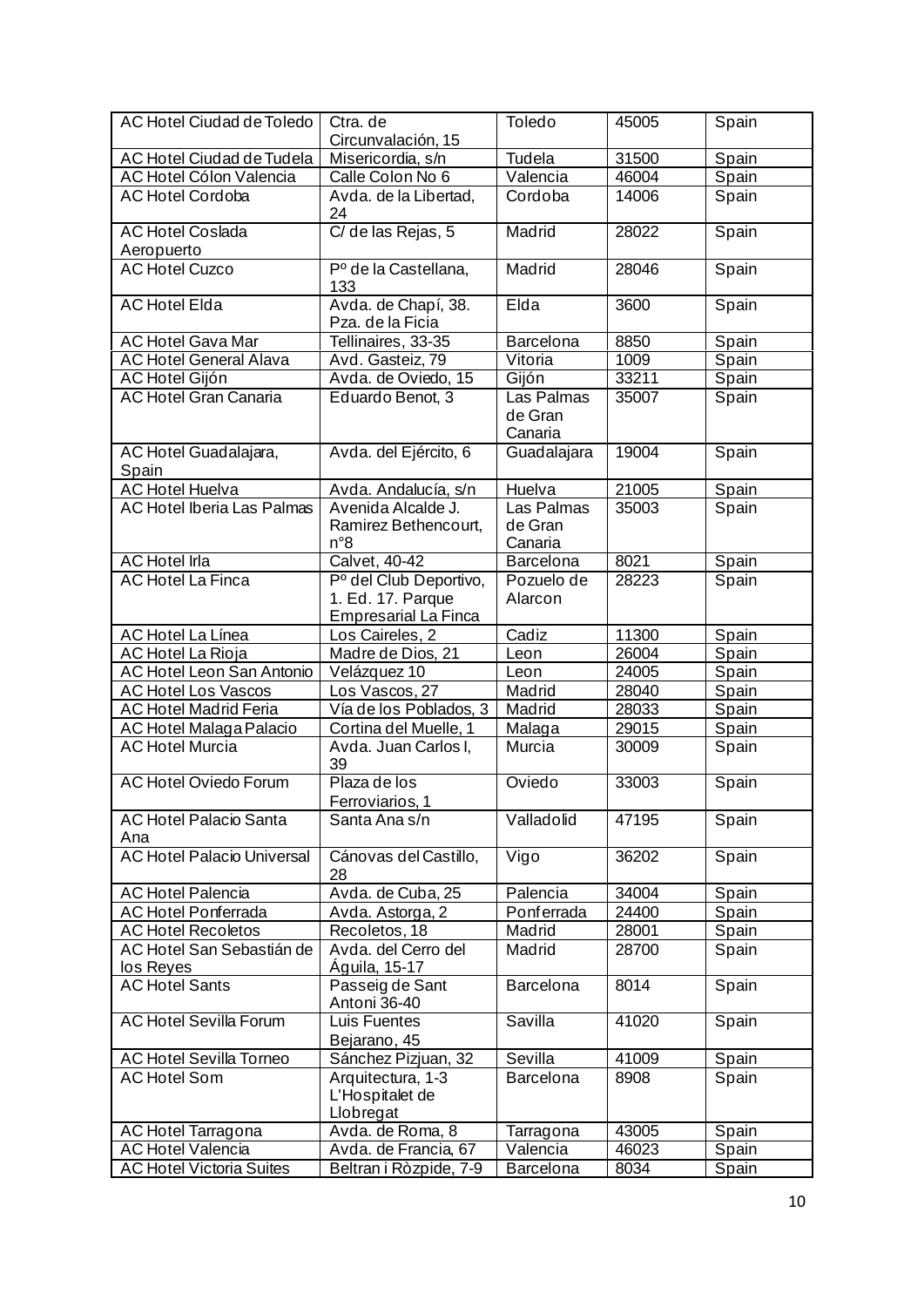| <b>AC Hotel Zamora</b>                                                | Avda. Príncipe de<br>Asturias, 43                               | Zamora                    | 49029 | Spain |
|-----------------------------------------------------------------------|-----------------------------------------------------------------|---------------------------|-------|-------|
| Aloft Madrid Gran Via                                                 | 8 Calle Jacometrezo                                             | Madrid                    | 28013 | Spain |
| Circulo Gran Via,<br>Autograph Collection                             | Gran Via 24                                                     | Madrid                    | 28013 | Spain |
| Cotton House Hotel,<br>Autograph Collection®                          | Gran Via De Les Corts<br>Catalanes 670                          | Barcelona                 | 8010  | Spain |
| Denia Marriott La Sella Golf<br>Resort & Spa                          | Partida Alqueria<br>Ferrando s/n 03749                          | Denia                     | 28006 | Spain |
| Eugenia de Montijo,<br>Autograph Collection                           | Plaza de Juego de<br>Pelota, No 7                               | Toledo                    | 47002 | Spain |
| Four Points by Sheraton<br>Barcelona Diagonal                         | Diagonal 161-163                                                | Barcelona                 | 8018  | Spain |
| Hospes Amerigo, a<br>Member of Design Hotels                          | 7 Calle Rafael Altamira                                         | Alicante                  |       | Spain |
| Hospes Las Casas del Rey<br>de Baeza, a Member of<br>Design Hotels    | 2 Plaza Jesus de la<br>Redencion                                | Sevilla                   |       | Spain |
| Hospes Maricel, a Member<br>of Design Hotels                          | 11 Carretera Andratx                                            | Cas Català                |       | Spain |
| Hospes Palacio de los<br>Patos, Granada, a Member<br>of Design Hotels | Calle Solarillo de<br>Gracia, 1                                 | Granada                   |       | Spain |
| Hospes Palacio De San<br>Esteban, a Member of<br>Design Hotels        | Arroyo de Santo<br>Domingo 3                                    | Salamanca                 |       | Spain |
| Hospes Palau De La Mar, a<br>Member of Design Hotels                  | 14 Avinguda de<br>Navarro Reverter                              | Valencia                  |       | Spain |
| Hotel AC Baqueira Ski<br>Resort, Autograph<br>Collection              | Avda. Permimetral, s/n<br>- Urb. Val de Ruda -<br>Núcleo 1500   | Leida                     | 25598 | Spain |
| Hotel Ercilla de Bilbao,<br>Autograph Collection                      | Calle Ercilla 37                                                | <b>Bilbao</b>             | 48011 | Spain |
| Hotel Palacio de Santa<br>Paula, Autograph<br>Collection              | Gran Via de Colón, 31                                           | Granada                   | 18001 | Spain |
| Hotel Palacio del Carmen,<br>Autograph Collection                     | Oblatas s/n                                                     | Santiago de<br>Compostela | 15703 | Spain |
| Hotel Palacio del Retiro,<br>Autograph Collection                     | Alfonso XII, 14                                                 | Madrid                    | 28014 | Spain |
| Hotel Riomar, Ibiza, a<br>Tribute Portfolio Hotel                     | Calle del Rio 48, Santa<br>Eulalia del Rio                      | Ibiza                     | 7840  | Spain |
| Le Méridien Barcelona                                                 | La Rambla, 111                                                  | <b>Barcelona</b>          | 8002  | Spain |
| Le Méridien Ra Beach<br>Hotel & Spa                                   | Avinguda del Sanatori,<br>1                                     | El Vendrell               | 43880 | Spain |
| <b>Madrid Marriott Auditorium</b><br>Hotel & Conference Center        | Avenida de Aragón n°<br>440                                     | Madrid                    | 28022 | Spain |
| Marriott's Club Son Antem                                             | Lluemajor, PM602 KM<br>3401                                     | Mallorca                  | 7620  | Spain |
| Marriott's Marbella Beach<br>Resort                                   | Crta. de Cadiz, KM<br>193Urb. Marbella del<br><u>Este</u>       | Marbella                  | 29600 | Spain |
| Marriott's Playa Andaluza                                             | Ctra de Cadiz, km 168                                           | Estepona                  | 29680 | Spain |
| Palacio Santa Clara,<br>Autograph Collection                          | Calle Pascual y Genis<br>22                                     | Valencia                  | 46002 | Spain |
| Renaissance Barcelona<br>Fira Hotel                                   | Plaza de Europa, 50-<br>52, L'Hospitalet de<br><b>Llobregat</b> | Barcelona                 | 8902  | Spain |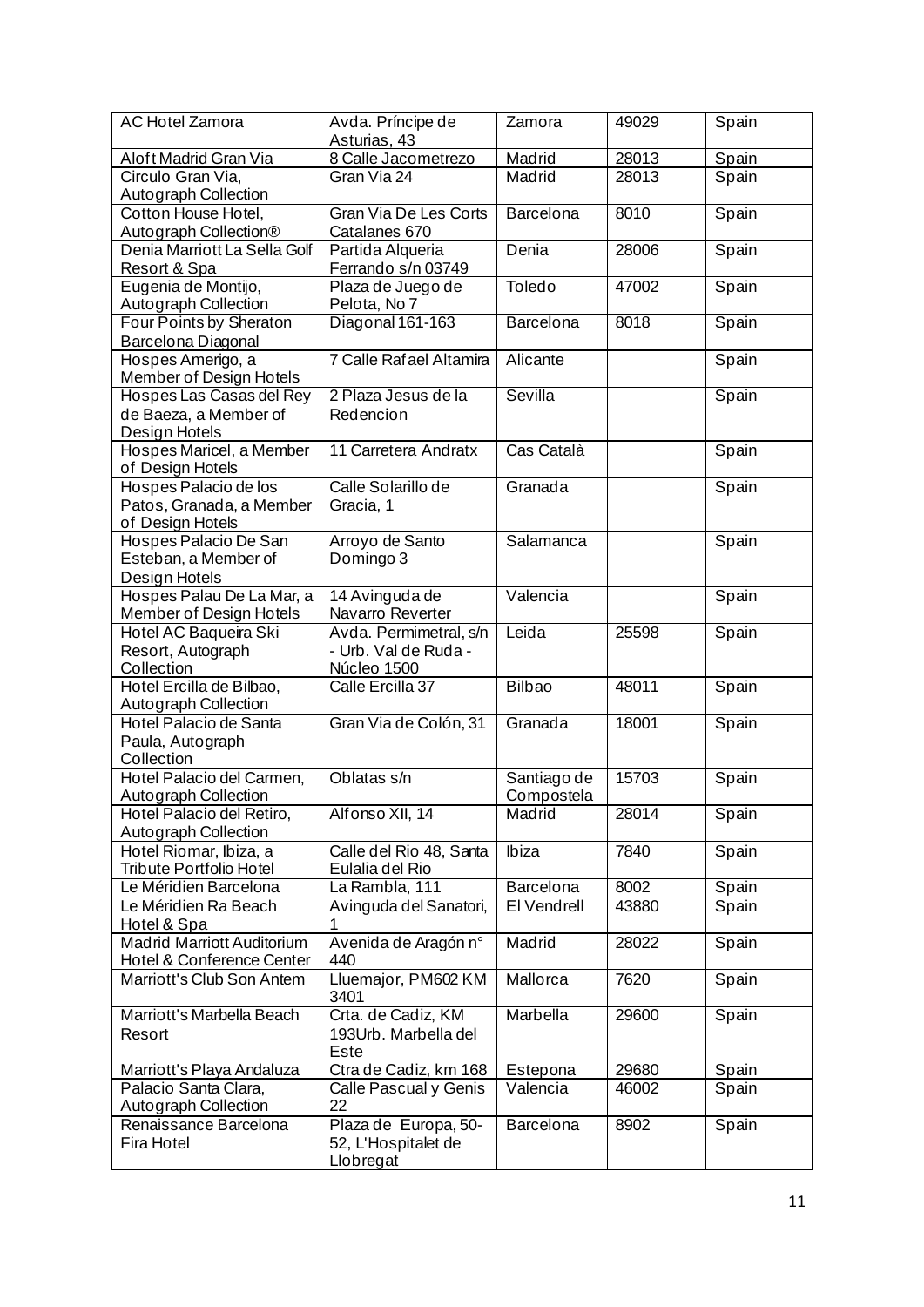| Renaissance Barcelona<br>Hotel                                        | Pau Claris 122                                                                                                      | <b>Barcelona</b>   | 8009           | Spain          |
|-----------------------------------------------------------------------|---------------------------------------------------------------------------------------------------------------------|--------------------|----------------|----------------|
| Sheraton Fuerteventura<br>Beach, Golf & Spa Resort                    | Urb. Fuerteventura<br>Golf Resort 1 Avda. de<br>las Marismas, Antigua,<br>35610 Fuerteventura,<br>Las Palmas, Spain | Fuerteventur<br>a  | 35610          | Spain          |
| Sheraton La Caleta Resort<br>& Spa, Costa Adeje,<br><b>Tenerife</b>   | Calle La Enramada 9                                                                                                 | Costa Adeje        | 38670          | Spain          |
| Sheraton Mallorca Arabella<br>Golf Hotel                              | <b>Urbanization Son Vida</b>                                                                                        | Mallorca           | 7013           | Spain          |
| The Westin La Quinta Golf<br>Resort & Spa, Benahavis,<br>Marbella     | Urbanizacion La<br>Quinta Golf, s/n                                                                                 | Marbella           | 29660          | Spain          |
| The Westin Palace, Madrid<br>The Westin Valencia                      | 7 Plaza de las Cortes<br>16 Carrer d'Amadeu<br>de Savoia                                                            | Madrid<br>València | 28014          | Spain<br>Spain |
| <b>AC Stockholm Ulriksdal</b>                                         | Kolonnvägen 41                                                                                                      | Stockholm          | 17067<br>Solna | Sweden         |
| Blique by Nobis,<br>Stockholm, a Member of<br>Design Hotels           | Gavlegatan 18                                                                                                       | Stockholm          | 11186          | Sweden         |
| Courtyard Stockholm<br>Kungsholmen                                    | Rålambshovsleden 50                                                                                                 | Stockholm          | 112 19         | Sweden         |
| Hotel J, a Member of<br>Design Hotels                                 | 1<br>ELLENSVIKSVaGEN                                                                                                | Stockholm          |                | Sweden         |
| Hotel Skeppsholmen,<br>Stockholm, a Member of<br>Design Hotels        | Gröna Gangen 1                                                                                                      | Stockholm          |                | Sweden         |
| Miss Clara by Nobis, a<br>Member of Design Hotels                     | 48 Sveavagen                                                                                                        | Stockholm          |                | Sweden         |
| Nobis Hotel, Stockhom, a<br><b>Member of Design Hotels</b>            | 2 Norrmalmstorg                                                                                                     | Stockholm          |                | Sweden         |
| Sheraton Stockholm Hotel                                              | Tegelbacken 6                                                                                                       | Stockholm          | 10123          | Sweden         |
| Stallmastaregarden, a<br>Member of Design Hotels                      | 2A Annerovagen                                                                                                      | Solna              |                | Sweden         |
| Chandolin Boutique Hotel,<br>a Member of Design Hotels                | Route de Plampras 10<br>Chandolin,<br>3961<br>Switzerland                                                           | Chandolin          | 1228           | Switzerland    |
| <b>Courtyard Basel</b>                                                | Hardstrasse 55                                                                                                      | <b>Basel</b>       | 4133           | Switzerland    |
| Courtyard Zurich North                                                | Max Bill Platz 19                                                                                                   | Zurich             | 8050           | Switzerland    |
| Giardino Ascona, A<br>Member Of Design Hotels                         | 10 Via del Segnale                                                                                                  | Ascona             |                | Switzerland    |
| Giardino Lago, a Member<br>of Design Hotels                           | 83 Via alla Riva                                                                                                    | <b>Minusio</b>     |                | Switzerland    |
| Giardino Mountain, a<br>Member of Design Hotels                       | 3 Via dals Bofs                                                                                                     | Silvaplana         |                | Switzerland    |
| <b>Grand Hotel Suisse</b><br>Majestic, Autograph<br><b>Collection</b> | Avenue des Alpes 45,<br>1820 Montreux,<br>Switzerland                                                               | <b>Montreux</b>    | 1820           | Switzerland    |
| Kameha Grand Zurich,<br>Autograph Collection®                         | Dufaux-Strasse 1                                                                                                    | Zurich             | 8152           | Switzerland    |
| Moxy Bern Expo                                                        | Gardistrasse 4                                                                                                      | <b>Bern</b>        | 3014           | Switzerland    |
| Moxy Lausanne Fion                                                    | Rue de la Vigie 3                                                                                                   | Lausanne           | 1003           | Switzerland    |
| Moxy Rapperswil                                                       | Neue Jonastrasse, 66                                                                                                | Rapperswil         | 8640           | Switzerland    |
| Renaissance Lucerne Hotel                                             | Pilatusstrasse 15                                                                                                   | Luzern             | 6002           | Switzerland    |
| Renaissance Zurich Tower<br>Hotel                                     | Turbinenstrasse 20                                                                                                  | Zurich             | 8005           | Switzerland    |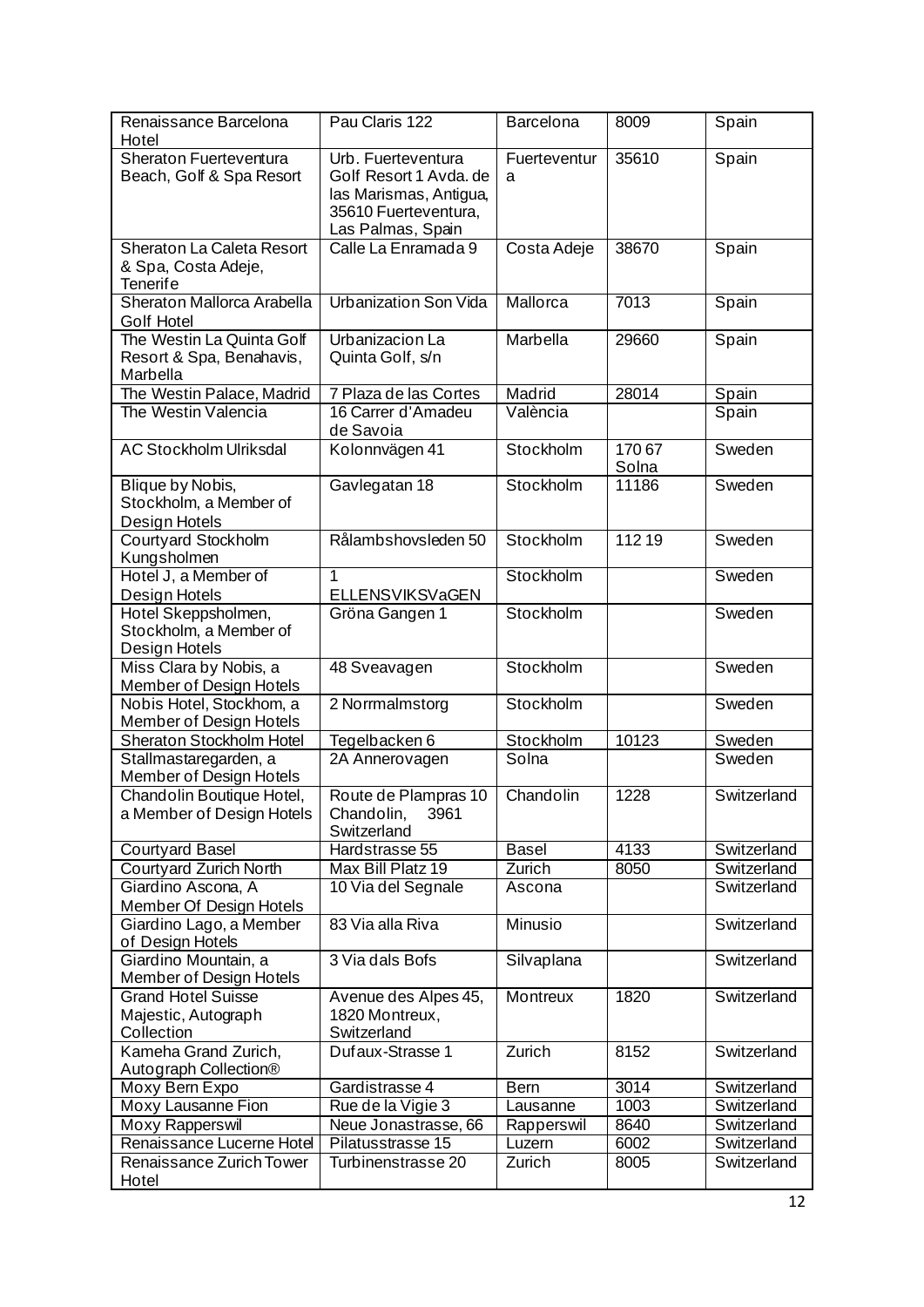| <b>Sheraton Zurich Hotel</b>                                         | Pfingstweidstrasse<br>100                                                   | Zurich             | 8005                | Switzerland              |
|----------------------------------------------------------------------|-----------------------------------------------------------------------------|--------------------|---------------------|--------------------------|
| The Cambrian, a Member<br>of Design Hotels                           | 7 Dorfstrasse                                                               | Adelboden          |                     | Switzerland              |
| The Hotel Lucerne,<br>Autograph Collection                           | Sempacherstrasse 14                                                         | Lucerne            | 6002                | Switzerland              |
| <b>Waldhaus Flims Wellness</b><br>Resort, Autograph<br>Collection    | Via dil Parc 3                                                              | Flims              | 7018                | Switzerland              |
| <b>Zurich Marriott Hotel</b>                                         | Neumuehlequai 42                                                            | Zurich             | 8006                | Switzerland              |
| <b>Neues Schloss Privat Hotel</b><br>Zürich, Autograph<br>Collection | Stockerstrasse 17                                                           | Zurich             | 8002                | Switzerland              |
| <b>Grand Residences by</b><br>Marriott - Mayfair-London              | 47 Park Street                                                              | London             | W1K7EB              | United<br>Kingdom        |
| Abbey Hotel Bath, a Tribute<br>Portfolio Hotel                       | North Parade                                                                | <b>Bath</b>        | BA11LF              | United<br>Kingdom        |
| Aberdeen Marriott Hotel                                              | <b>Overton Circle-Dyce</b>                                                  | Aberdeen           | <b>AB217AZ</b>      | United<br>Kingdom        |
| <b>AC Hotel by Marriott</b><br>Birmingham                            | 160 Wharfside<br>Street, The Mailbox                                        | <b>Birmingham</b>  | B <sub>1</sub> 1RL  | United<br>Kingdom        |
| <b>AC Hotel by Marriott</b><br><b>Manchester Salford Quays</b>       | 17 Trafford Road<br>Salford                                                 | Manchester         | M53AW               | United<br>Kingdom        |
| <b>AC Hotel Manchester City</b><br>Centre                            | 15 Mason Street<br>corner of Cable Street                                   | Manchester         | <b>M45FT</b>        | United<br>Kingdom        |
| <b>AC Hotels by Marriott</b><br><b>Belfast</b>                       | <b>City Quays Donegall</b><br><b>Quay Belfast Harbour</b>                   | <b>Belfast</b>     | BT13BG              | <b>United</b><br>Kingdom |
| Aloft Aberdeen TECA                                                  | Bucksburn,                                                                  | Aberdeen           | <b>AB21 9SB</b>     | United<br>Kingdom        |
| Aloft Birmingham Eastside                                            | 4 Woodcock Street                                                           | Birmingham         | B74BL               | <b>United</b><br>Kingdom |
| Aloft Liverpool                                                      | No.1 North John Street                                                      | Liverpool          | <b>L2 5QW</b>       | United<br>Kingdom        |
| Aloft London Excel                                                   | One Eastern Gateway                                                         | London             | E161FR              | United<br>Kingdom        |
| Bankside Hotel, Autograph<br>Collection                              | 1, Blackfriars                                                              | London             | SE <sub>19JU</sub>  | <b>United</b><br>Kingdom |
| <b>Bexleyheath Marriott Hotel</b>                                    | 1 Broadway                                                                  | <b>Bexleyheath</b> | DA67JZ              | United<br>Kingdom        |
| <b>Birmingham Marriott Hotel</b>                                     | 12 Hagley RoadFive<br>Ways                                                  | Birmingham         | <b>B168SJ</b>       | United<br>Kingdom        |
| Bournemouth Highcliff<br><b>Marriott Hotel</b>                       | St. Michaels<br>RoadWest Cliff                                              | Bournemouth        | BH <sub>2</sub> 5DU | United<br>Kingdom        |
| <b>Breadsall Priory Marriott</b><br>Hotel & Country Club             | Moor Road, Morley                                                           | Nr. Derby          | DE76DL              | United<br>Kingdom        |
| <b>Bristol Marriott Hotel City</b>                                   | 2 Lower Castle                                                              | <b>Bristol</b>     | <b>BS13AD</b>       | United                   |
| Centre                                                               | <b>StreetOld Market</b>                                                     |                    |                     | Kingdom                  |
| <b>Bristol Marriott Royal Hotel</b>                                  | College Green                                                               | <b>Bristol</b>     | <b>BS15TA</b>       | United<br>Kingdom        |
| <b>Cardiff Marriott Hotel</b>                                        | Mill Lane                                                                   | Cardiff            | <b>CF101EZ</b>      | United<br>Kingdom        |
| <b>Cheshunt Marriott Hotel</b>                                       | Halfhide LaneTurnford                                                       | <b>Broxbourne</b>  | <b>EN10 6NG</b>     | <b>United</b><br>Kingdom |
| Courtyard Aberdeen Airport                                           | Argyll Way, Aberdeen<br>Airport, Dyce                                       | Aberdeen           | <b>AB210AF</b>      | United<br>Kingdom        |
| <b>Courtyard by Marriott</b><br><b>Inverness Airport</b>             | <b>Inverness Airport</b><br>Business Park,<br>Dalcross, Inverness<br>IV27JB | Inverness          |                     | United<br>Kingdom        |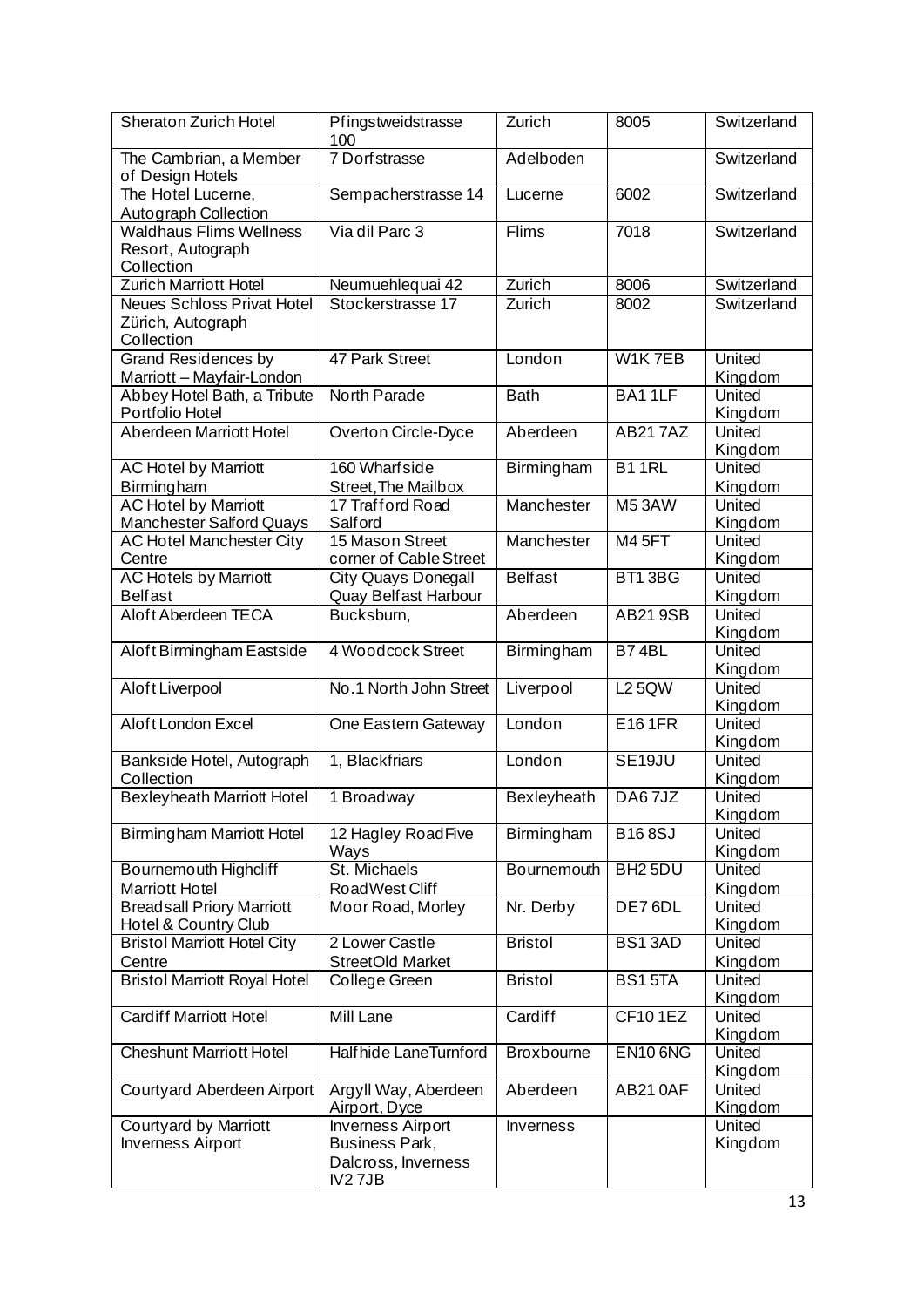| Courtyard by Marriott Keele<br><b>Staffordshire</b>                | University Avenue,                                                                 | Keele                | ST55NU                                       | United<br>Kingdom        |
|--------------------------------------------------------------------|------------------------------------------------------------------------------------|----------------------|----------------------------------------------|--------------------------|
| <b>Courtyard by Marriott</b><br>Oxford South                       | <b>Junction of Park Drive</b><br>and the A4130Milton<br>Road, Milton<br>ParkDidcot | Oxford               | OX144TX                                      | United<br>Kingdom        |
| Courtyard Edinburgh                                                | 1-3 Baxter's Place                                                                 | Edinburgh            | EH13AF                                       | United<br>Kingdom        |
| <b>Courtyard Edinburgh West</b>                                    | <b>Heriot Watt University</b><br>Research Park, EH14<br>4AP                        | Edinburgh            | <b>EH144AS</b>                               | <b>United</b><br>Kingdom |
| <b>Courtyard Glasgow Airport</b>                                   | <b>Marchburn Drive</b><br>Glasgow Airport<br><b>Business Park</b><br>Abbotsinch    | Glasgow              | <b>PA32SJ</b>                                | United<br>Kingdom        |
| <b>Courtyard London City</b><br>Airport                            | 10 Connaught Road,<br>Silvertown                                                   | London               | E16 2AE                                      | United<br>Kingdom        |
| <b>Courtyard London Gatwick</b><br>Airport                         | London Gatwick<br>Airport, Buckingham<br>Gate, West Sussex                         | <b>West Sussex</b>   | RH <sub>6</sub> ONT                          | United<br>Kingdom        |
| <b>Courtyard by Marriott</b><br>London Heathrow Airport            | 1 Nobel Drive,<br>Harlington                                                       | London               | UB35AL                                       | <b>United</b><br>Kingdom |
| Courtyard Luton Airport                                            | <b>Airport Road</b>                                                                | London -<br>Luton    | LU2 9NH                                      | United<br>Kingdom        |
| <b>Courtyard Oxford City</b><br>Centre                             | 15 Paradise Street                                                                 | Oxford               | OX11LD                                       | <b>United</b><br>Kingdom |
| Delta Milton Keynes                                                | Timbold Dr, Kents Hill,                                                            | Milton<br>Keynes     | MK76HL                                       | United<br>Kingdom        |
| Delta Nottingham                                                   | Mellors Way of<br>Woodhouse way                                                    | Nottingham           | NG86PY                                       | United<br>Kingdom        |
| <b>DHR Cheltenham Chase</b>                                        | Shurdington Rd,<br><b>Brockworth</b>                                               | Gloucester           | GL3 4PB,                                     | <b>United</b><br>Kingdom |
| <b>Durham Marriott Hotel</b><br><b>Royal County</b>                | Old Elvet                                                                          | Durham,<br>England   | DH13JN                                       | United<br>Kingdom        |
| <b>Edinburgh Marriott Hotel</b>                                    | 111 Glasgow Road                                                                   | Edinburgh            | <b>EH12 8NF</b>                              | United<br>Kingdom        |
| <b>Forest of Arden Marriott</b><br><b>Hotel &amp; Country Club</b> | Maxstoke Lane                                                                      | Meriden              | CV77HR                                       | United<br>Kingdom        |
| Four Points by Sheraton<br>London Gatwick Airport                  | Horley Civil Parish, UK                                                            | Horley               | RH68PH                                       | United<br>Kingdom        |
| Glasgow Marriott Hotel                                             | 500 Argyle<br>StreetAnderston                                                      | Glasgow              | G38RR                                        | United<br>Kingdom        |
| Great Northern Hotel, a<br>Tribute Portfolio Hotel,<br>London      | King's Cross Station<br>Pancras Road                                               | London               | N <sub>1</sub> C <sub>4</sub> T <sub>B</sub> | United<br>Kingdom        |
| <b>Hanbury Manor Marriott</b><br>Hotel & Country Club              | Ware                                                                               | <b>Hertfordshire</b> | <b>SG120SD</b>                               | <b>United</b><br>Kingdom |
| <b>Heathrow/Windsor Marriott</b><br>Hotel                          | <b>Ditton Road Langley</b>                                                         | Slough               | SL3 8PT                                      | United<br>Kingdom        |
| Hotel Football, Old Trafford,<br>a Tribute Portfolio Hotel         | 99 Sir Matt Busby Way                                                              | Manchester           | M160SX                                       | United<br>Kingdom        |
| Hotel Xenia, Autograph<br>Collection                               | 160 Cromwell Rd<br>Kensington SW5 0TL                                              | London               | SW <sub>5</sub> OTL                          | United<br>Kingdom        |
| <b>Huntingdon Marriott Hotel</b>                                   | Kingfisher Way,<br>Hinchingbrooke<br><b>Business Park</b>                          | Huntingdon           | <b>PE29 6FL</b>                              | United<br>Kingdom        |
| <b>Leeds Marriott Hotel</b>                                        | 4 Trevelyan<br>SquareBoar Lane                                                     | Leeds                | LS16ET                                       | United<br>Kingdom        |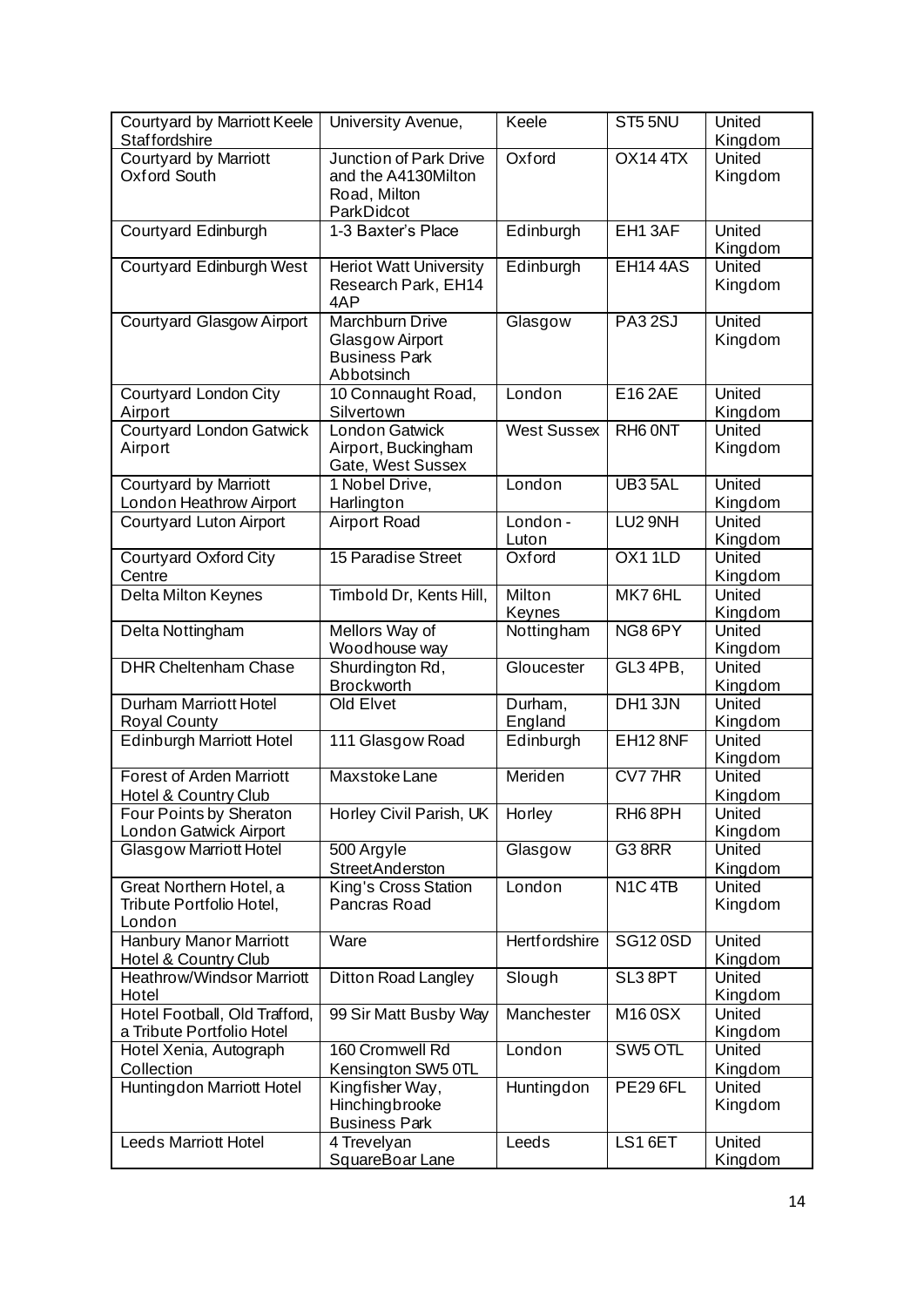| <b>Leicester Marriott Hotel</b>                         | Smith Way, Grove<br>Park, Enderby                                                                                | Leicester        | <b>LE191SW</b>      | United<br>Kingdom |
|---------------------------------------------------------|------------------------------------------------------------------------------------------------------------------|------------------|---------------------|-------------------|
| Lingfield Park Marriott Hotel<br>& Country Club         | Racecourse Road                                                                                                  | Surrey           | RH7 6PQ             | United<br>Kingdom |
| <b>Liverpool Marriott Hotel City</b><br>Centre          | One Queen Square                                                                                                 | Liverpool        | $L1$ 1RH            | United<br>Kingdom |
| London Heathrow Marriott<br>Hotel                       | <b>Bath Road</b>                                                                                                 | Hayes            | UB35AN              | United<br>Kingdom |
| <b>London Marriott Hotel</b><br>Canary Wharf            | 22 Hertsmere Road,<br>Canary Wharf                                                                               | London           | E144ED              | United<br>Kingdom |
| <b>London Marriott Hotel</b><br><b>County Hall</b>      | <b>London Marriott Hotel</b><br><b>County Hall</b>                                                               | London           | SE17PB              | United<br>Kingdom |
| <b>London Marriott Hotel</b><br><b>Grosvenor Square</b> | <b>Grosvenor Square</b>                                                                                          | London           | W1K <sub>6JP</sub>  | United<br>Kingdom |
| <b>London Marriott Hotel</b><br>Kensington              | <b>147 Cromwell Road</b>                                                                                         | London           | SW <sub>5</sub> 0TH | United<br>Kingdom |
| <b>London Marriott Hotel</b><br>Maida Vale              | Plaza Parade Maida<br>Vale                                                                                       | London           | NW65RP              | United<br>Kingdom |
| London Marriott Hotel<br>Marble Arch                    | 134 George Street                                                                                                | London           | W1H6DN              | United<br>Kingdom |
| <b>London Marriott Hotel Park</b><br>Lane               | 140 Park Lane                                                                                                    | London           | W1K7AA              | United<br>Kingdom |
| <b>London Marriott Hotel</b><br><b>Regents Park</b>     | 128 King Henry's Road                                                                                            | London           | <b>NW33ST</b>       | United<br>Kingdom |
| <b>London Marriott Hotel</b><br>Twickenham              | 198 Whitton Road                                                                                                 | Twickenham       | TW2 7BA             | United<br>Kingdom |
| <b>Manchester Airport Marriott</b><br>Hotel             | Hale Road, Hale Bams                                                                                             | Manchester       | <b>WA158XW</b>      | United<br>Kingdom |
| <b>Manchester Marriott</b><br>Victoria & Albert Hotel   | <b>Water Street</b>                                                                                              | Manchester       | <b>M34JQ</b>        | United<br>Kingdom |
| Montcalm East, Autograph<br>Collection                  | 151-157 City Road                                                                                                | London           | EC1V 1JH            | United<br>Kingdom |
| Moxy Aberdeen Airport                                   | Argyll Way Aberdeen<br>Airport Dyce                                                                              | Aberdeen         | <b>AB210AF</b>      | United<br>Kingdom |
| Moxy Birmingham NEC                                     | Perimeter Road,<br><b>Marston Green</b>                                                                          | Birmingham       | <b>B40 1NT</b>      | United<br>Kingdom |
| <b>Moxy Chester</b>                                     | 70 Boughton Street                                                                                               | Chester          | CH <sub>3</sub> 5AF | United<br>Kingdom |
| Moxy Edinburgh Airport                                  | <b>Highland Showground</b><br><b>Fairview Road</b><br>Ingleston                                                  | Edinburgh        |                     | United<br>Kingdom |
| Moxy Edinburgh<br><b>Fountainbridge</b>                 | 159 Fountainbridge                                                                                               | Edinburgh        |                     | United<br>Kingdom |
| Moxy Glasgow Merchant<br>City                           | 210, High Street                                                                                                 | Glasgow          | G4 0QW              | United<br>Kingdom |
| Moxy London Excel                                       | 1014, Dockside Road                                                                                              | London           | E16 2QT             | United<br>Kingdom |
| Moxy London Heathrow<br>Airport                         | 804-834, Bath Road,<br><b>Heathrow Airport</b>                                                                   | London           | <b>TW5 9US</b>      | United<br>Kingdom |
| Moxy London Stratford                                   | 86, Great Eastern<br>Road                                                                                        | London           | E151GR              | United<br>Kingdom |
| <b>Moxy Milton Keynes</b>                               | 331 Avebury<br><b>Boulevard</b>                                                                                  | Milton<br>Keynes | MK92GA              | United<br>Kingdom |
| Moxy Slough                                             | located between the<br>High Street and A4<br><b>Wellington Street</b><br>(nearest postcode is<br><b>SL1 1EA)</b> | Slough           |                     | United<br>Kingdom |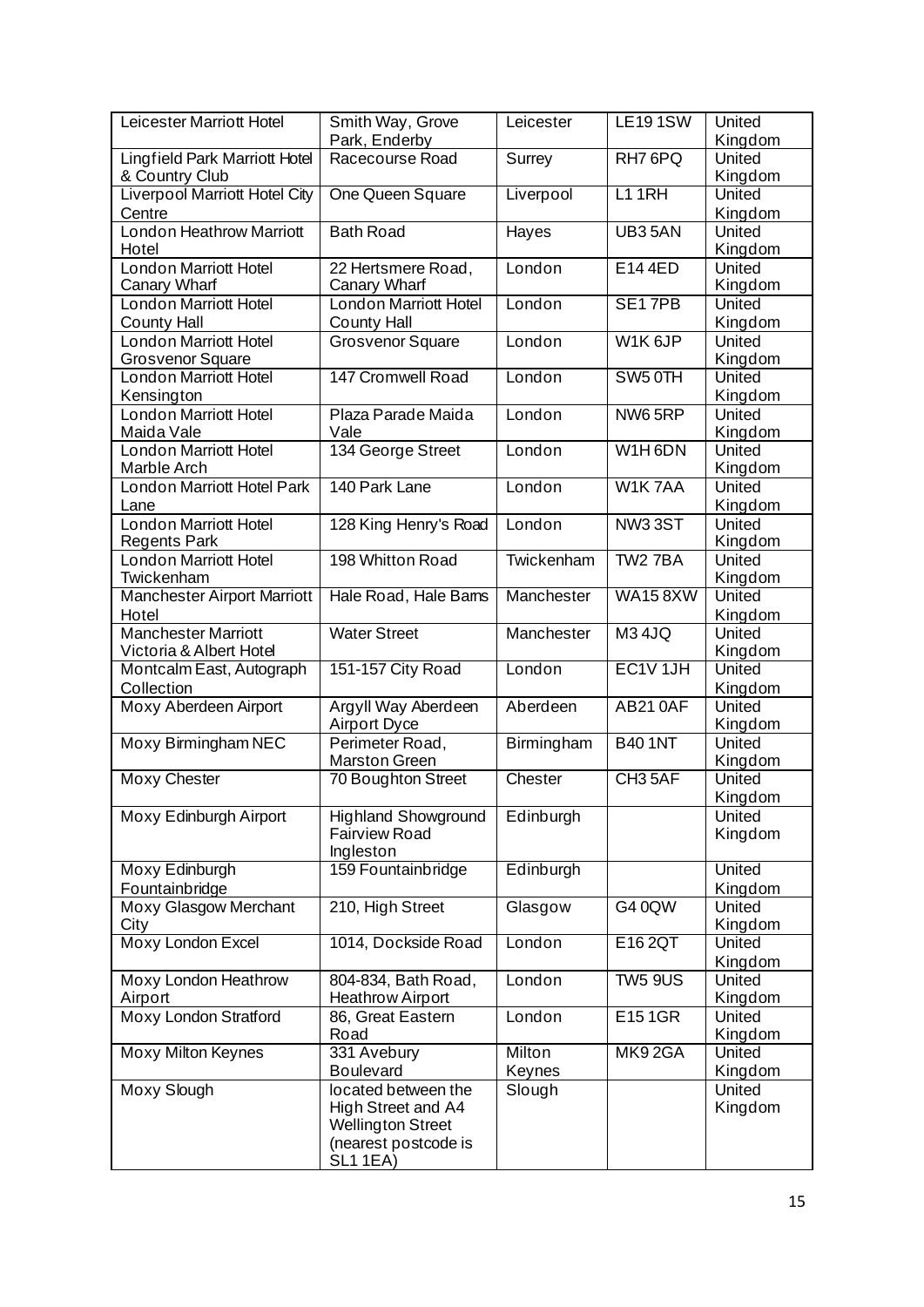| Moxy Southampton Aqua<br>Site United Kingdom                    | Harbour Parade,                                   | Southampton      | <b>SO151BA</b>      | United<br>Kingdom        |
|-----------------------------------------------------------------|---------------------------------------------------|------------------|---------------------|--------------------------|
| Moxy York                                                       | <b>Black Horse Lane</b>                           | York             | YO17NE              | United<br>Kingdom        |
| <b>Newcastle Gateshead</b><br><b>Marriott Hotel MetroCentre</b> | Marconi Way,<br><b>MetroCentre</b>                | Gateshead        | <b>NE11 9XF</b>     | United<br>Kingdom        |
| Northampton Marriott Hotel                                      | Eagle Drive                                       | Northampton      | NN47HW              | United<br>Kingdom        |
| Peterborough Marriott Hotel                                     | Peterborough<br><b>Business ParkLynch</b><br>Wood | Peterboroug<br>h | PE26GB              | United<br>Kingdom        |
| <b>Portsmouth Marriott Hotel</b>                                | North Harbour                                     | Portsmouth       | PO64SH              | United<br>Kingdom        |
| <b>Preston Marriott Hotel</b>                                   | 416 Garstang Road,<br><b>Broughton</b>            | Preston          | PR35JB              | United<br>Kingdom        |
| Renaissance London<br><b>Heathrow Hotel</b>                     | <b>Bath Road</b>                                  | Hounslow         | <b>TW6 2AQ</b>      | United<br>Kingdom        |
| Residence Inn Aberdeen                                          | <b>Marischal Square</b>                           | Aberdeen         | <b>AB101AS</b>      | United<br>Kingdom        |
| <b>Residence Inn by Marriott</b><br>Edinburgh                   | 36 Simpson Loan,<br>Quartermile,<br>Midlothian    | Edinburgh        | EH <sub>3</sub> 9GG | United<br>Kingdom        |
| Residence Inn by Marriott<br>London Bridge                      | 201-211 Long Lane                                 | London           | SE14PN              | United<br>Kingdom        |
| Residence Inn by Marriott<br>London Kensington                  | 181-183 Warwick Rd                                | London           | <b>W14 8PU</b>      | United<br>Kingdom        |
| Residence Inn by Marriott<br>London Tower Bridge                | 184-192 Bermondsey<br><b>Street</b>               | London           | SE13TW              | United<br>Kingdom        |
| Residence Inn Slough                                            | 3 William Street                                  | Slough           | <b>SL11GZ</b>       | United<br>Kingdom        |
| Sheraton Grand Hotel &<br>Spa, Edinburgh                        | 1 Festival Square                                 | Edinburgh        |                     | United<br>Kingdom        |
| Sheraton Grand London<br>Park Lane                              | Piccadilly, London<br>W1J7BX                      | London           | W1J7BX              | United<br>Kingdom        |
| <b>Sheraton Heathrow Hotel</b>                                  | Colnbrook By-Pass                                 | West<br>Drayton  | UB7 0JH             | <b>United</b><br>Kingdom |
| Sheraton Skyline Hotel                                          | <b>Bath Road</b>                                  | Hayes            | UB35BP              | United<br>Kingdom        |
| St. Ermin's Hotel,<br>Autograph Collection <sup>®</sup>         | 2, Caxton Street                                  | London           | SW1H<br>0QW         | United<br>Kingdom        |
| St. Pancras Renaissance<br>Hotel London                         | <b>Euston Road</b>                                | London           | NW1 2AR             | United<br>Kingdom        |
| St. Pierre Marriott Hotel &<br><b>Country Club</b>              | <b>St Pierre Park</b>                             | Chepstow         | <b>NP166YA</b>      | United<br>Kingdom        |
| Swansea Marriott Hotel                                          | <b>Maritime Quarter</b>                           | Swansea          | <b>SA13SS</b>       | United<br>Kingdom        |
| <b>Swindon Marriott Hotel</b>                                   | Pipers Way                                        | Swindon          | SN <sub>3</sub> 1SH | United<br>Kingdom        |
| The Dixon, Tower Bridge,<br>Autograph Collection                | 211 Tooley St                                     | London           | SE12JY              | United<br>Kingdom        |
| The Glasshouse,<br>Autograph Collection <sup>®</sup>            | 2 Greenside Place                                 | Edinburgh        | EH <sub>1</sub> 3AA | United<br>Kingdom        |
| Threadneedles, Autograph<br>Collection®                         | 5 Threadneedle Street                             | London           | EC2R 8AY            | United<br>Kingdom        |
| Town Hall Hotel &<br>Apartments, a Member of<br>Design Hotels   | <b>Patriot Square</b>                             | London           |                     | United<br>Kingdom        |
| Tudor Park Marriott Hotel &<br>Country Club                     | Ashford Road<br><b>Bearsted</b>                   | Maidstone        | <b>ME14 4NQ</b>     | United<br>Kingdom        |